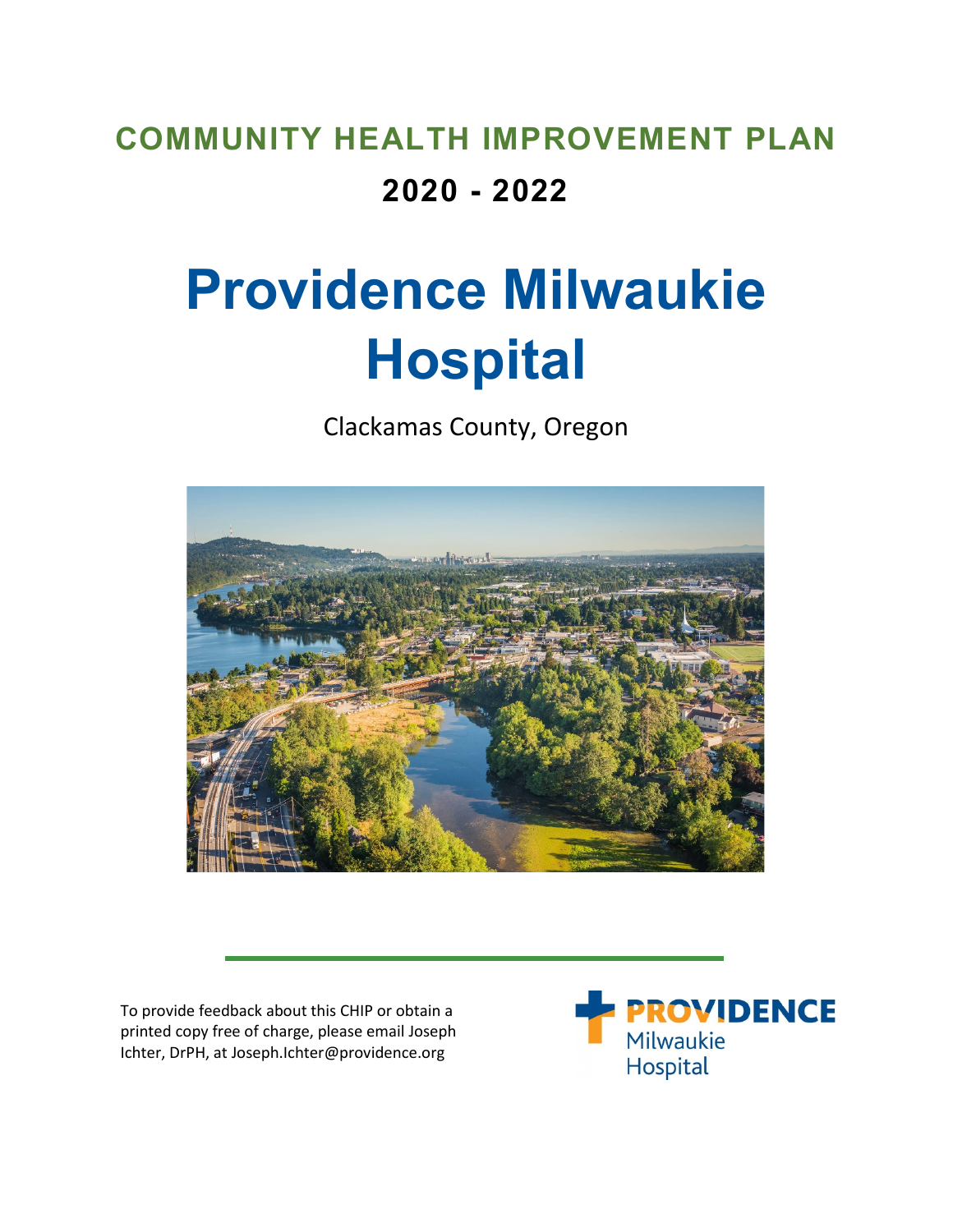# CONTENTS

| $\begin{minipage}{0.9\linewidth} \nIncome \begin{minipage}{0.9\linewidth} \nIncome \end{minipage} \nIncomp \begin{minipage}{0.9\linewidth} \nIncomp \begin{minipage}{0.9\linewidth} \nIncomp \end{minipage} \nIncomp \begin{minipage}{0.9\linewidth} \nIncomp \begin{minipage}{0.9\linewidth} \nIncomp \end{minipage} \nIncomp \begin{minipage}{0.9\linewidth} \nIncomp \begin{minipage}{0.9\linewidth} \nIncomp \end{minipage} \nIncomp \begin{minipage}{0.9\linewidth} \nIncomp \begin{minipage}{0.9\linewidth} \nIncomp \end{minipage$ |  |
|-------------------------------------------------------------------------------------------------------------------------------------------------------------------------------------------------------------------------------------------------------------------------------------------------------------------------------------------------------------------------------------------------------------------------------------------------------------------------------------------------------------------------------------------|--|
|                                                                                                                                                                                                                                                                                                                                                                                                                                                                                                                                           |  |
|                                                                                                                                                                                                                                                                                                                                                                                                                                                                                                                                           |  |
|                                                                                                                                                                                                                                                                                                                                                                                                                                                                                                                                           |  |
|                                                                                                                                                                                                                                                                                                                                                                                                                                                                                                                                           |  |
|                                                                                                                                                                                                                                                                                                                                                                                                                                                                                                                                           |  |
|                                                                                                                                                                                                                                                                                                                                                                                                                                                                                                                                           |  |
|                                                                                                                                                                                                                                                                                                                                                                                                                                                                                                                                           |  |
|                                                                                                                                                                                                                                                                                                                                                                                                                                                                                                                                           |  |
|                                                                                                                                                                                                                                                                                                                                                                                                                                                                                                                                           |  |
|                                                                                                                                                                                                                                                                                                                                                                                                                                                                                                                                           |  |
|                                                                                                                                                                                                                                                                                                                                                                                                                                                                                                                                           |  |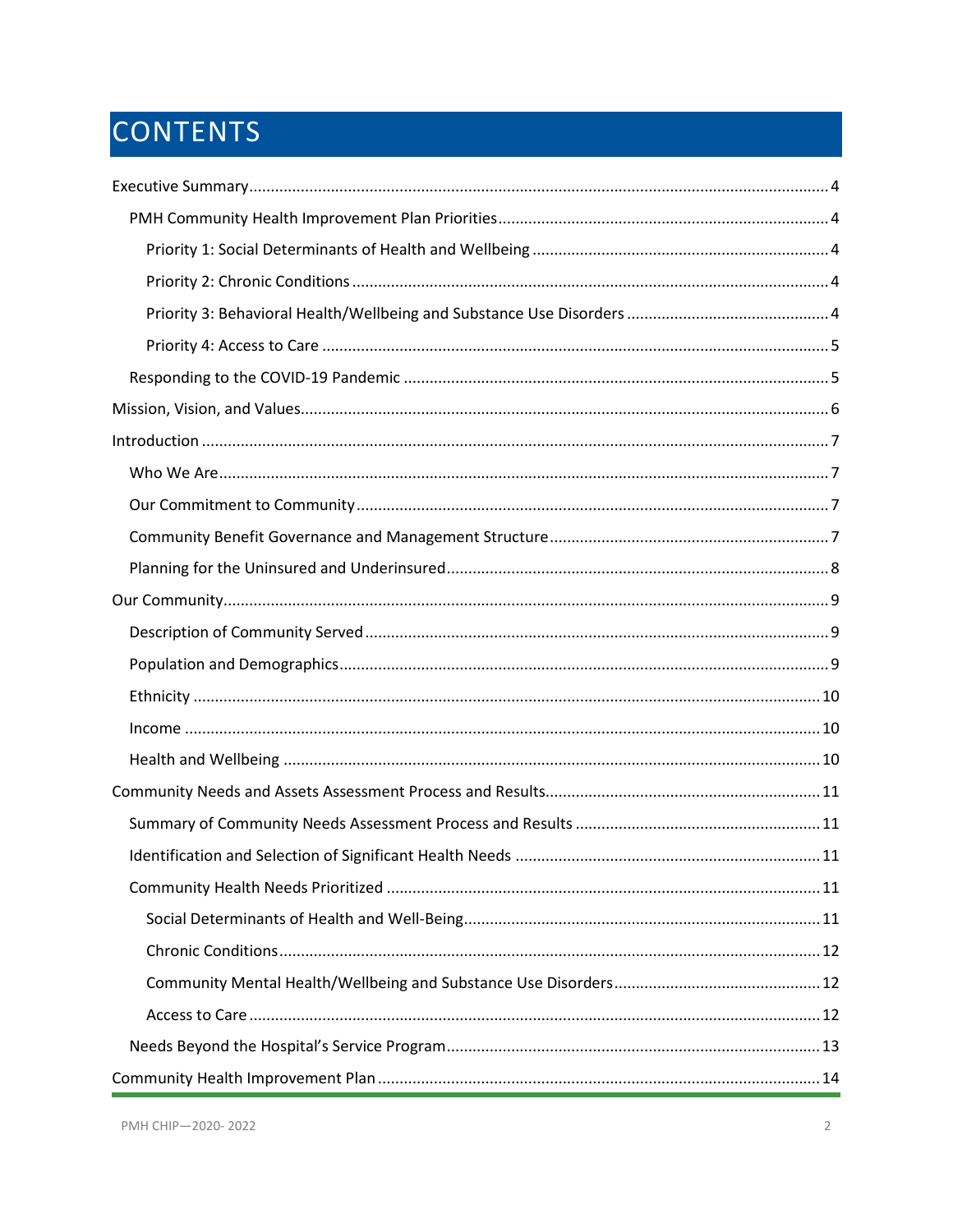| Addressing the Needs of the Community: 2020-2022 Key Community Benefit Initiatives and |  |
|----------------------------------------------------------------------------------------|--|
|                                                                                        |  |
|                                                                                        |  |
|                                                                                        |  |
|                                                                                        |  |
|                                                                                        |  |
|                                                                                        |  |
|                                                                                        |  |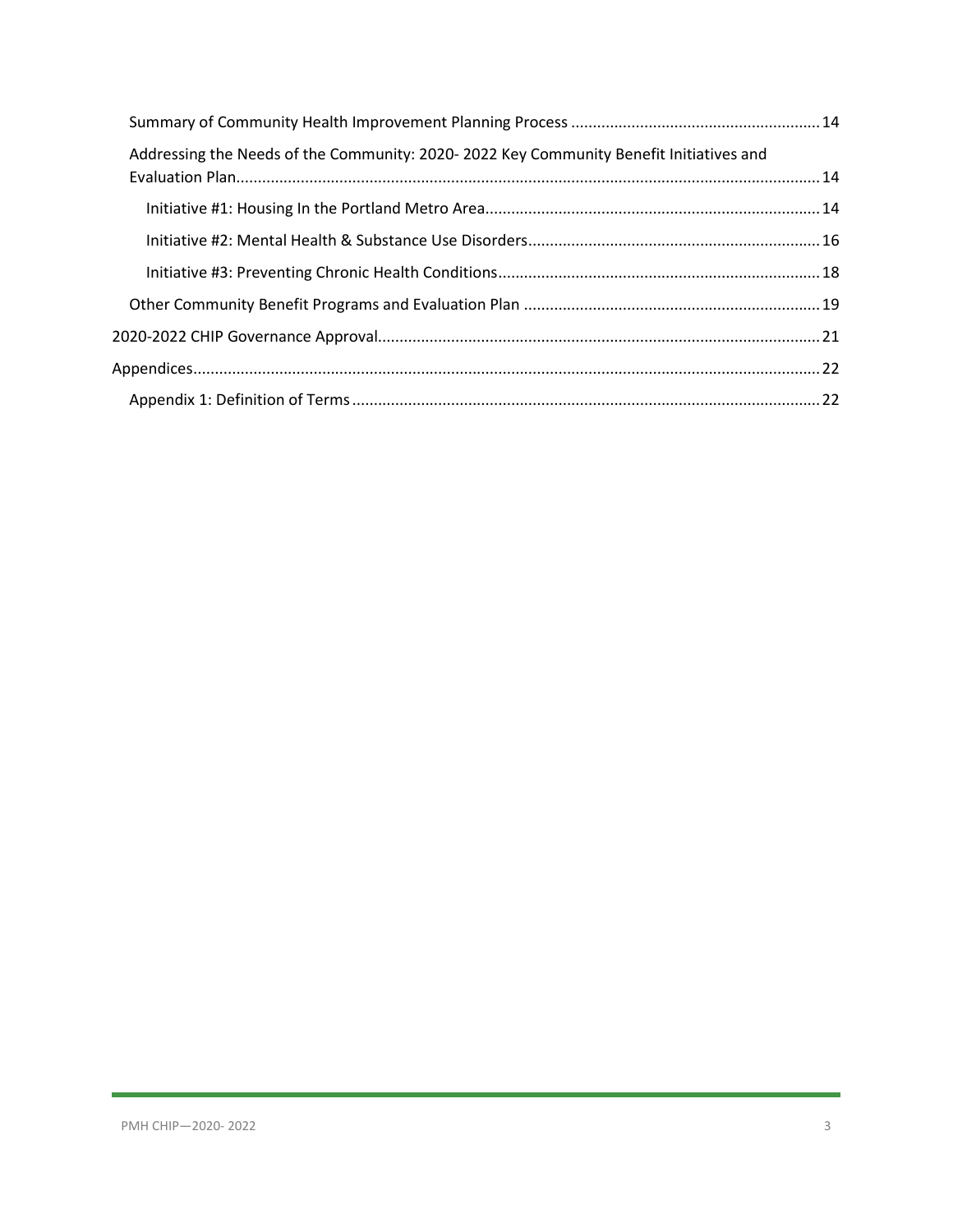# <span id="page-3-0"></span>EXECUTIVE SUMMARY

Improving the health of our communities is a fundamental commitment rooted deeply in our heritage and purpose. As expressions of God's healing love, witnessed through the ministry of Jesus, our Mission calls us to be steadfast in serving all with a special focus on our most poor and vulnerable neighbors. This core belief drives the programs we build, investments we make, and strategies we implement.

Knowing where to focus our resources starts with our Community Health Needs Assessment (CHNA), an opportunity in which we engage the community every three years to help us identify and prioritize the most pressing needs, assets, and opportunities. In the Portland metro area, Providence Milwaukie Hospital (PMH) is a member of the Healthy Columbia Willamette Collaborative (HCWC). The collaborative is a unique public-private partnership of 12 organizations in Washington, Clackamas, and Multnomah Counties in Oregon and Clark County in Washington State. HCWC is dedicated to advancing health equity in the four-county region, serving as a platform for collaboration around health improvement plans and activities that leverage collective resources to improve the health and well-being of local communities.

Based on geographic location relative to other hospitals in the area and patient demographics, Clackamas County is PMH's primary service area. Multnomah, Washington, and Clark (WA) counties are surrounding secondary counties that are primarily served by other area hospitals. The facility is a 77-bed hospital offering primary and specialty care, a birth center, general surgery, radiology, diagnostic imaging, pathology and 24/7 emergency medicine. PMH provided over \$30 million<sup>[1](#page-3-5)</sup> in Community Benefit in 2019.

# <span id="page-3-1"></span>PMH Community Health Improvement Plan Priorities

As a result of the findings of our 2019 Community Health Needs Assessment (CHNA) and through a prioritization process aligned with our Mission, resources, and hospital strategic plan, PMH will focus on the following areas in bold for its 2020-2022 Community Benefit efforts:

#### <span id="page-3-2"></span>PRIORITY 1: SOCIAL DETERMINANTS OF HEALTH AND WELLBEING

Focus areas in **housing,** transportation, and **food security; includes coordination of supportive services.**

#### <span id="page-3-3"></span>PRIORITY 2: CHRONIC CONDITIONS

Focus on prevention of **obesity, diabetes, hypertension, and depression.**

#### <span id="page-3-4"></span>PRIORITY 3: BEHAVIORAL HEALTH/WELLBEING AND SUBSTANCE USE DISORDERS

Focus on prevention (particularly for youth), **culturally responsive care and health education**, social isolation, and **community building**.

 $\overline{\phantom{a}}$ 

<span id="page-3-5"></span> $1$  Unpaid costs of Medicare are included in this Community Benefit reporting.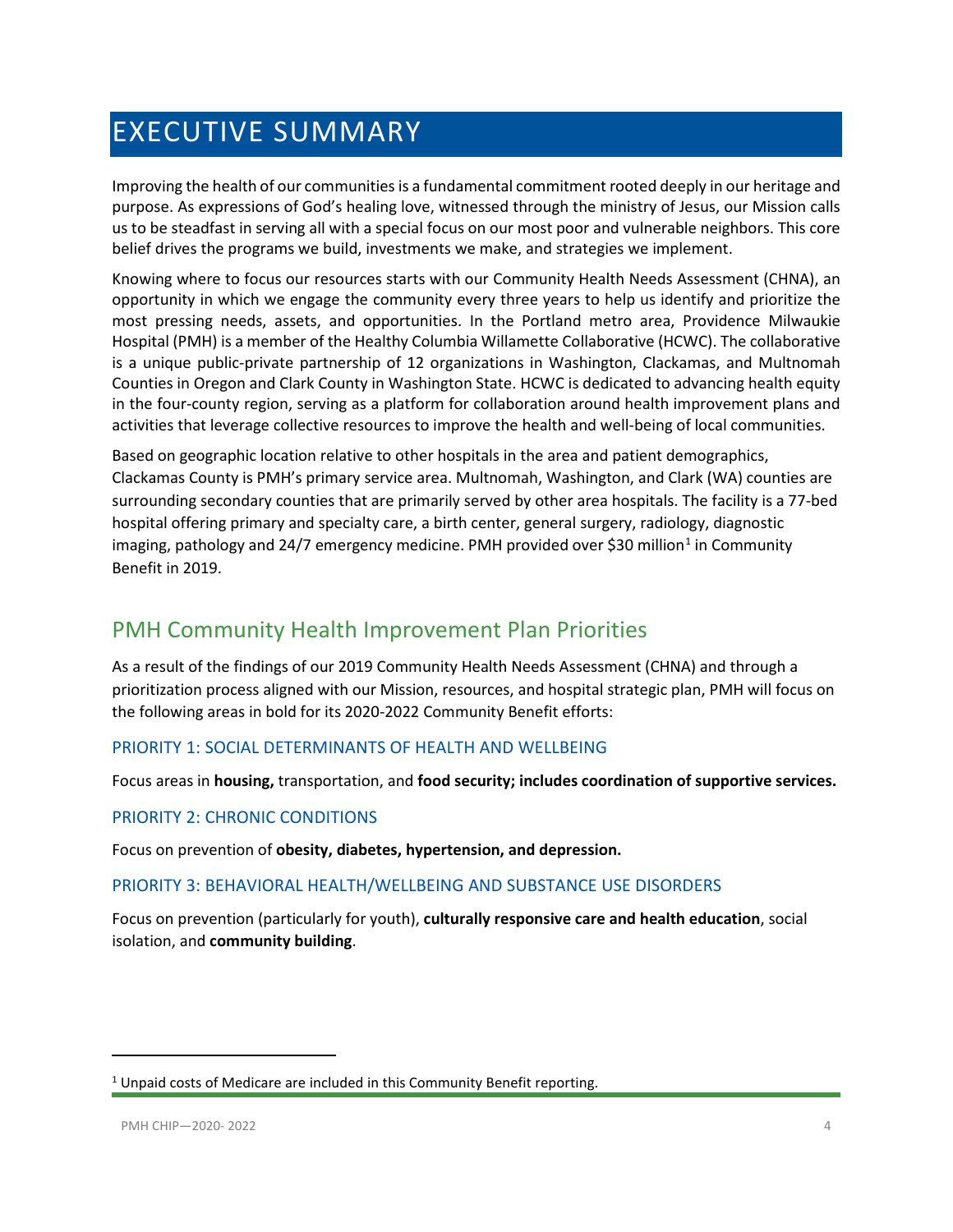#### <span id="page-4-0"></span>PRIORITY 4: ACCESS TO CARE

Focus on **services navigation and coordination**, culturally responsive care and oral health.

# <span id="page-4-1"></span>Responding to the COVID-19 Pandemic

The 2020 Community Health Improvement Planning (CHIP) process was disrupted by the SARS-CoV-2 virus and COVID-19, which has impacted all of our communities. While we have focused on crisis response, it has required a significant re-direction of resources and reduced community engagement in the CHIP process.

This CHIP is currently designed to address the needs identified and prioritized through the 2019 CHNA, though COVID-19 will have substantial impacts on our community needs. These impacts are likely to exacerbate some of the needs identified, and cause others to rise in level of priority. While this is a dynamic situation, we recognize the greatest needs of our community will change in the coming months, and it is important that we adapt our efforts to respond accordingly. Additionally, the data projections included were crafted based on data collection and project forecasting done prior to the COVID-19 pandemic, so may be modified as we understand adjusted resources and priorities within our communities in the aftermath of the pandemic.

This CHIP will be updated by March 2021 to better document the impact of and our response to COVID-19 in our community. We are committed to supporting, strengthening, and serving our community in ways that align with our Mission, engage our expertise, and leverage our Community Benefit dollars in the most impactful ways.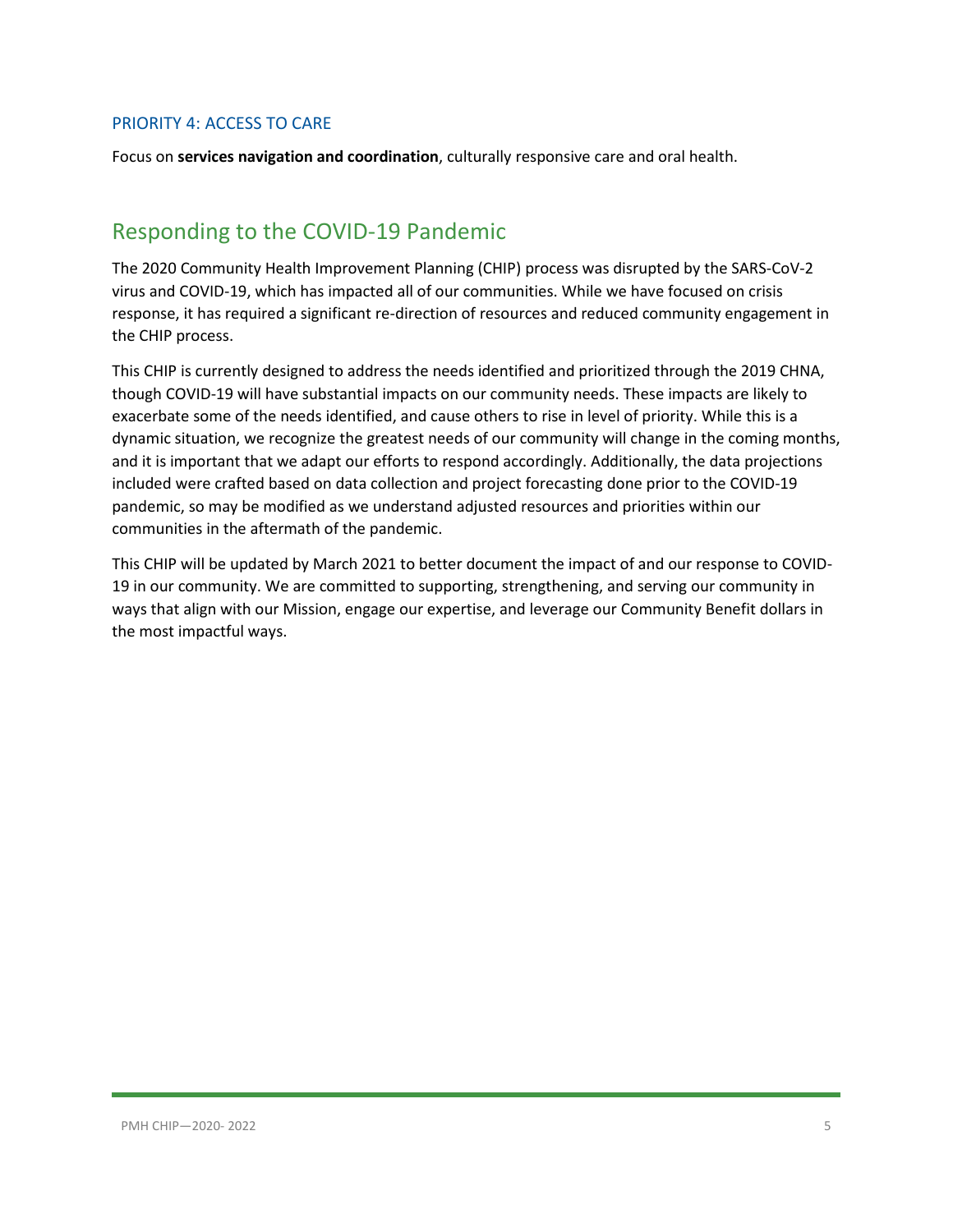# <span id="page-5-0"></span>MISSION, VISION, AND VALUES

| <b>Our Mission</b> | As expressions of God's healing love, witnessed through the ministry of Jesus,<br>we are steadfast in serving all, especially those who are poor and vulnerable. |
|--------------------|------------------------------------------------------------------------------------------------------------------------------------------------------------------|
|                    | Our Vision   Health for a Better World.                                                                                                                          |
|                    | Our Values   Compassion — Dignity — Justice — Excellence — Integrity                                                                                             |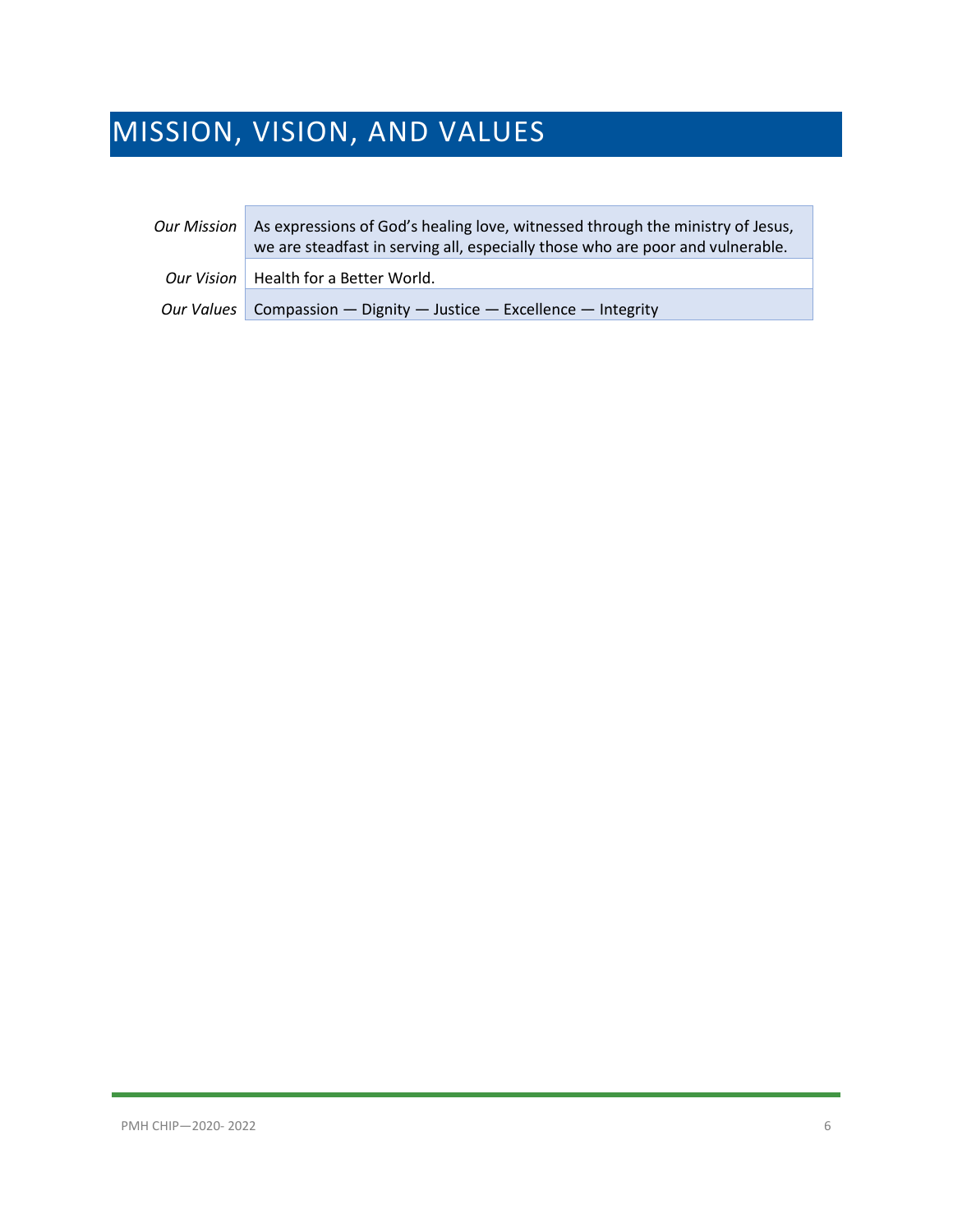# <span id="page-6-0"></span>INTRODUCTION

### <span id="page-6-1"></span>Who We Are

Portland Milwaukie Hospital (PMH) is an acute-care hospital founded in 1968 and located in Milwaukie, Oregon. The hospital has 77 licensed beds, and a medical staff of 460. Major programs and services offered to the community include radiology, surgery, emergency care, cancer treatment, pediatrics, nuclear medicine, and sleep disorder treatment, among others.

### <span id="page-6-2"></span>Our Commitment to Community

PMH dedicates resources to improve the health and quality of life for the communities it serves, with special emphasis on the needs of the economically poor and vulnerable. During 2019, PMH provided over \$30 million in community benefit<sup>[2](#page-6-4)</sup> in response to unmet needs and to improve the health and wellbeing of those it serves in the Portland metro area.

### <span id="page-6-3"></span>Community Benefit Governance and Management Structure

PMH further demonstrates organizational commitment to the community benefit process through the allocation of staff time, financial resources, and participation and collaboration with community partners. The Community Health Division, in collaboration with PMH leadership, is responsible for coordinating implementation of state and federal 501r requirements as well as providing the opportunity for community leaders and internal hospital leadership team members, physicians and other staff to work together in planning and implementing the Community Health Improvement Plan.

As a primary source of Community Benefit advice and local leadership, PMH's Service Area Advisory Council (SAAC) plays a pivotal role to support the Board of Trustees in overseeing community benefit issues. Acting in accordance with a Board-approved charter, the SAAC is charged with identifying policies and programs that address identified needs in the service area particularly for underserved populations, overseeing development and implementation of the Community Health Needs Assessment and Community Health Improvement Plan Reports, and overseeing and directing the Community Benefit activities. The SAAC delegates some work to the Community Benefit Committee, a majority of members

 $\overline{\phantom{a}}$ 

<span id="page-6-4"></span> $<sup>2</sup>$  A community benefit is an initiative, program or activity that provides treatment or promotes health and healing as a</sup> response to identified community needs and meets at least one of the following community benefit objectives: a. Improves access to health services; b. Enhances public health; c. Advances increased general knowledge; and/or d. Relieves government burden to improve health. Note: Community benefit includes both services to the economically poor and broader community. To be reported as a community benefit initiative or program, community need must be demonstrated. Community need can be demonstrated through the following: 1) community health needs assessment developed by the ministry or in partnership with other community organizations; 2) documentation that demonstrates community need and/or a request from a public agency or community group was the basis for initiating or continuing the activity or program; 3) or the involvement of unrelated, collaborative tax-exempt or government organizations as partners in the community benefit initiative or program.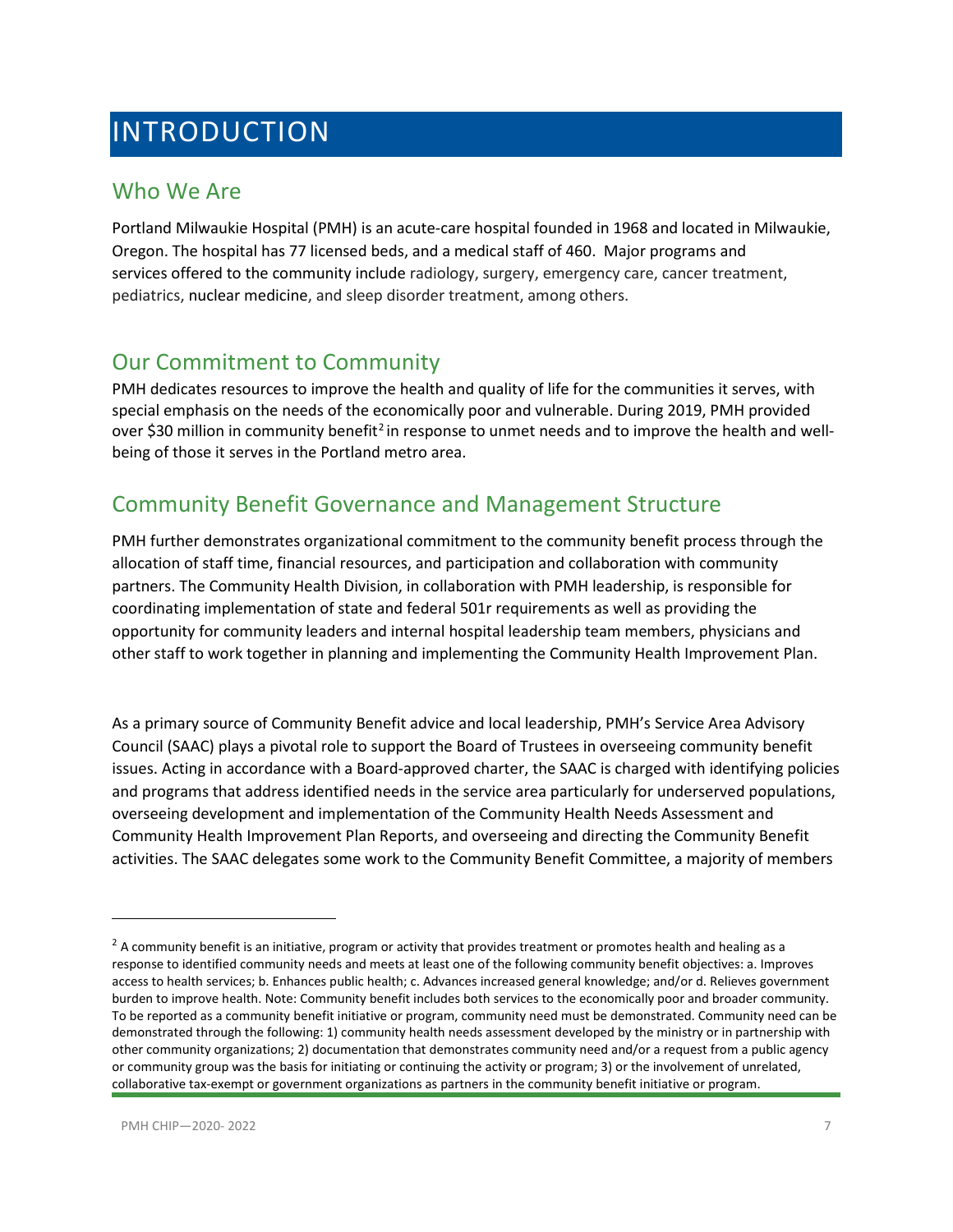who have knowledge and experience with the populations most likely to have disproportionate unmet health needs. The Community Benefit Committee generally meets quarterly.

# <span id="page-7-0"></span>Planning for the Uninsured and Underinsured

Our mission is to provide quality care to all our patients, regardless of ability to pay. We believe that no one should delay seeking needed medical care because they lack health insurance. That is why PMH has a Financial Assistance Program (FAP) that provides free or discounted services to eligible patients. Services must be medically necessary as defined by the Providence Financial Assistance Policy. Patients receiving emergency or medically necessary care at Providence hospitals and clinics may receive the following discounts based upon their eligibility:

- 100% financial assistance is provided for households making up to 300% FPL
- 75% financial assistance for households between 301% and 400% FPL
- Financial assistance applies to self-pay balances and patient responsibility balances after insurance pays.

One way PMH informs the public of FAP is by posting notices. Notices are posted in high volume inpatient and outpatient service areas. Notices are also posted at locations where a patient may pay their bill. Notices include contact information on how a patient can obtain more information on financial assistance as well as where to apply for assistance. These notices are posted in English and Spanish and any other languages that are representative of 5% or greater of patients in the hospital's service area. Additionally, on-line publicly available resources include plain language FAP summaries in 25 different languages. All patients who demonstrate lack of financial coverage by third party insurers are offered an opportunity to complete the Patient Financial Assistance Application and are offered information, assistance, and referral as appropriate to government sponsored programs for which they may be eligible. Find more information on PMH Financial Assistance Program here [https://www.providence.org/obp/or/financial-assistance.](https://www.providence.org/obp/or/financial-assistance)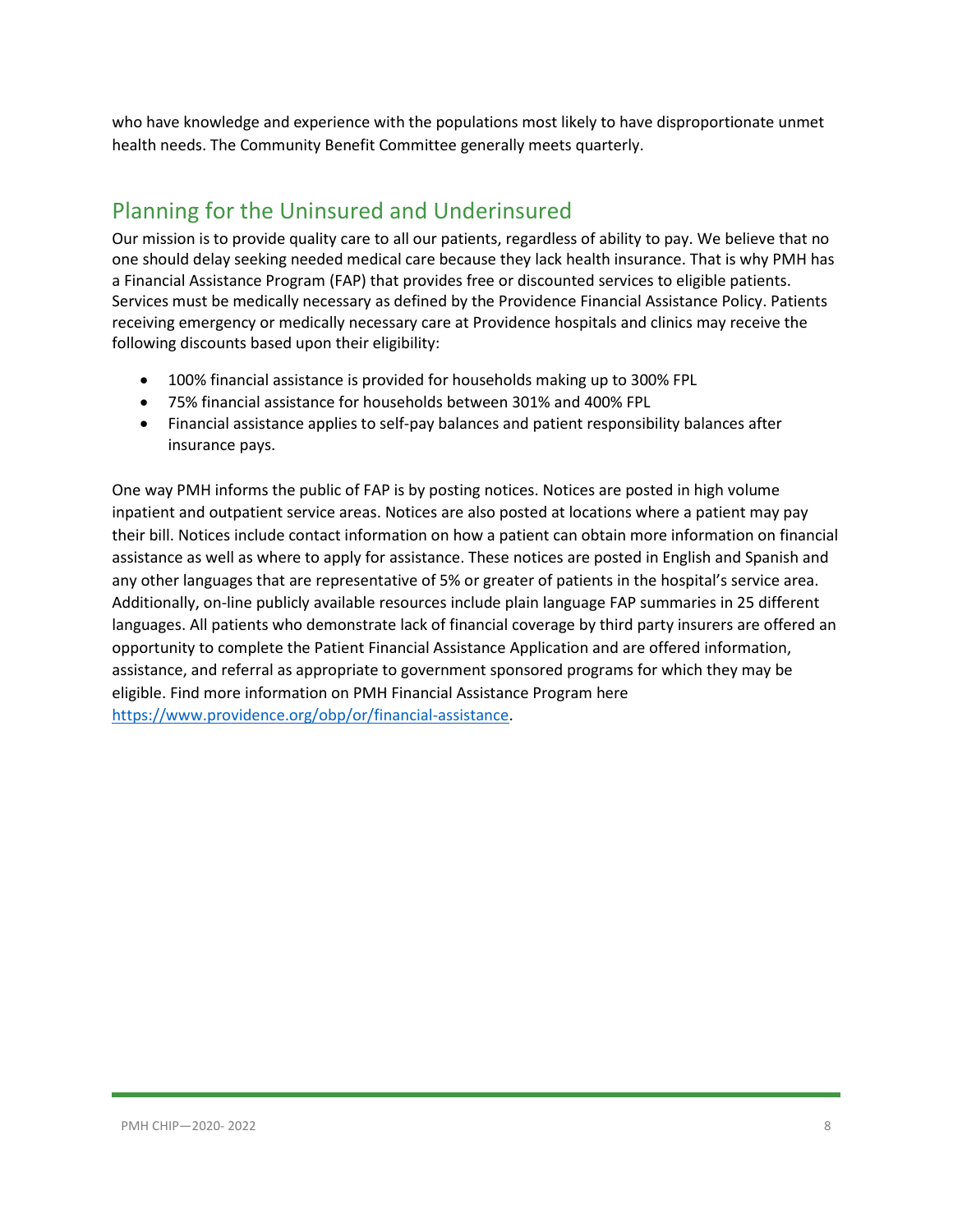# <span id="page-8-0"></span>OUR COMMUNITY

# <span id="page-8-1"></span>Description of Community Served

Based on geographic location relative to other hospitals in the area and patient demographics, Clackamas County (in red) is PMH's primary service area. Neighboring Washington, Multnomah, and Clark (WA) counties are considered secondary service areas that are primarily served by other area hospitals.



### <span id="page-8-2"></span>Population and Demographics

The current population of Clackamas County is just over 418,000 people based on 2019 Census data, which represents an increase of over 11 percent since 2010. Clackamas County has been diversifying, with a foreign-born population of 8 percent, and the Latino population increasing nearly 74 percent from 2000 to 2010 to nearly 9 percent of the total population. The male-to-female ratio is approximately 1:1 until age 65, when females become a greater proportion of the population. This difference is clearest over the age of 80, where there are nearly 2 surviving females for each male. There is a greater proportion of adults over age 65 in Clackamas County compared to other counties in the Portland metro area.



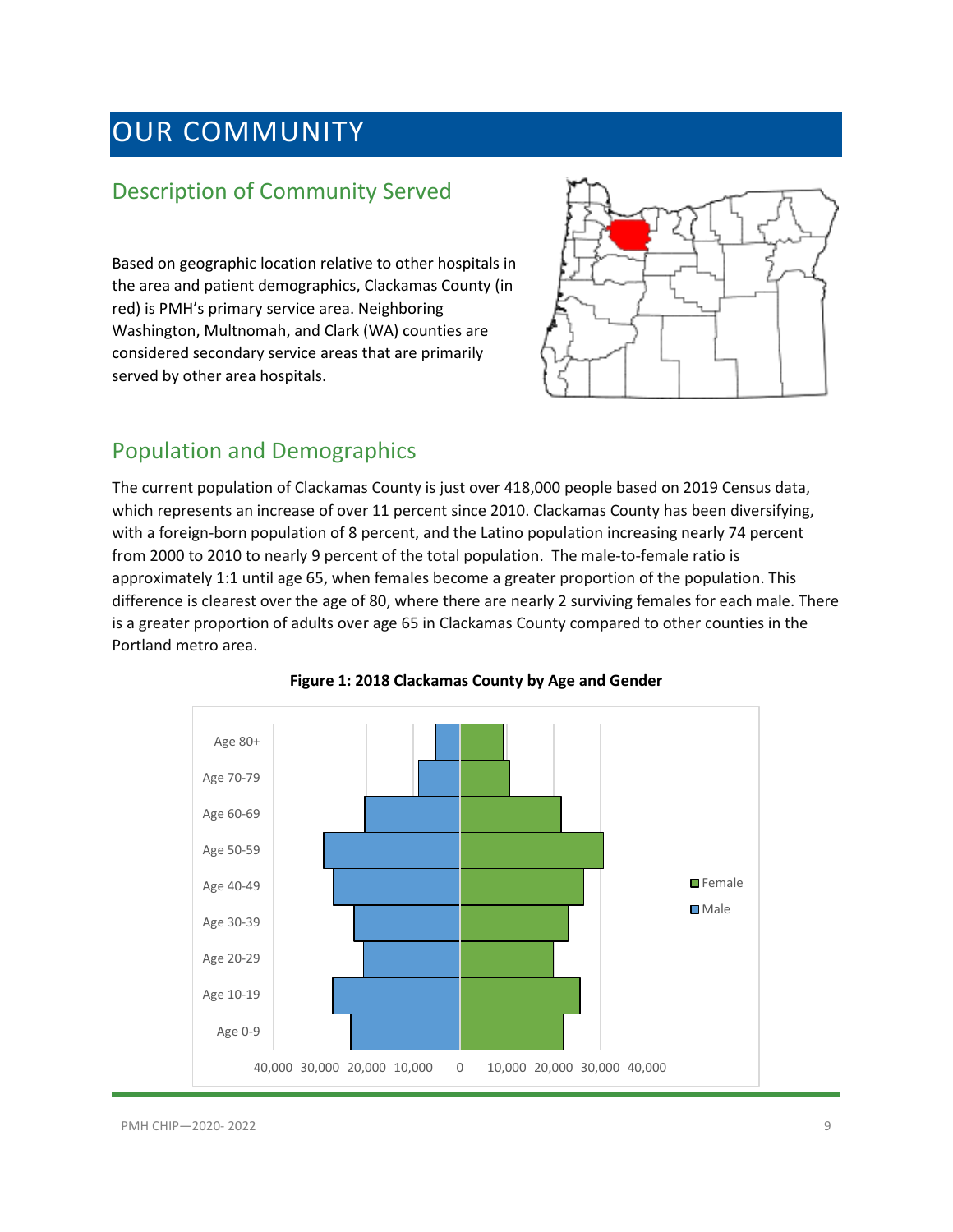# <span id="page-9-0"></span>**Ethnicity**

Among Clackamas County residents in 2019, 81.6 percent identified as White non-Hispanic, 8.9 percent were Hispanic or Latino, 5 percent Asian or Pacific Islander, 1.2 percent were African American or Black, 1.1 percent were Alaska Native or American Indian, and nearly 4 percent identified as two or more races. Clackamas County is slightly less diverse than the state overall, and has a smaller Hispanic or Latino population compared to the 13.3 percent average in Oregon.

#### <span id="page-9-1"></span>Income

In 2019, the median household income for Clackamas County was \$76,597, which is more than \$12,000 higher than the state average. Clackamas County is home to some of the wealthiest areas in Oregon, such as Lake Oswego, as well as more rural areas such as Estacada. In 2019, Clackamas County's poverty rate was 7.3 percent, which was lower than the state average, 12.6 percent, and national average, 11.8 percent.

### <span id="page-9-2"></span>Health and Wellbeing

In Clackamas County, nearly 28 percent of adults are considered obese, and 28.4 percent of eighth grade students and 30.5 percent of eleventh grade students are either obese or overweight according to 2017 BRFSS data and the 2019 Oregon Healthy Teens Survey, respectively. Diabetes and hypertension remain among the top two reasons uninsured adults access the Emergency Department for conditions that could be managed in primary care settings. Cardiovascular disease is the leading cause of death. Nearly 24 percent of adults have depression according to 2017 BRFSS data.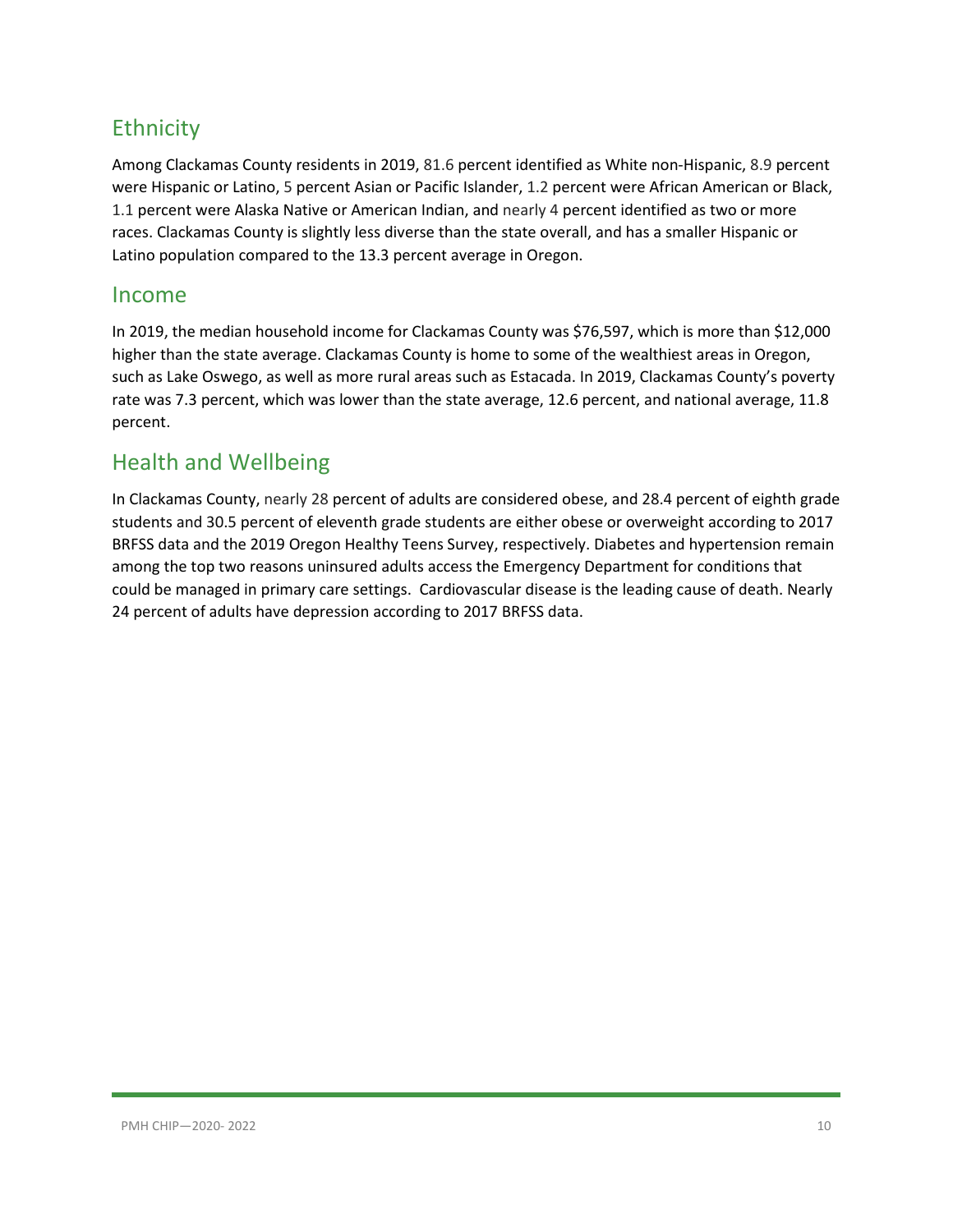# <span id="page-10-0"></span>COMMUNITY NEEDS AND ASSETS ASSESSMENT PROCESS AND RESULTS

### <span id="page-10-1"></span>Summary of Community Needs Assessment Process and Results

In the Portland Metropolitan area, Providence is a proud member of the Healthy Columbia Willamette Collaborative (HCWC), a public-private partnership that brings together seven hospital systems, four county health departments, and one coordinated care organization to produce a shared regional needs assessment. The complete assessment for the four-county region was completed July 31, 2019. Across the HCWC region, collected information included county public health data regarding health behaviors, morbidity, and mortality; hospital utilization and CCO data for the uninsured and members of the Oregon Health Plan; and community engagement activities that included 18 listening sessions, four town halls, a literature review, and a community health survey with over 3,600 responses. A detailed list is available from page 85 of the full CHNA (available [here\)](https://comagine.org/sites/default/files/resources/HCWC-Community-Health-Needs-Assessment-Report-July2019_0.pdf).

# <span id="page-10-2"></span>Identification and Selection of Significant Health Needs

The prioritized needs were chosen based on various community health data and identifiable gaps in available care and services. These health needs were those that had worsened over time, are worse than the state or national average, or have a disproportionate impact on those who are low-income, communities of color, or otherwise marginalized populations. In the course of our work, we determined that emphasis on these needs would have the greatest impact on the community's overall health with significant opportunities for collaboration. These interventions will be prioritized based upon relative needs and opportunities, particularly those that serve identified high needs ZIP codes and neighborhoods including low-income and minority populations.

# <span id="page-10-3"></span>Community Health Needs Prioritized

The list below summarizes the significant health needs identified through the 2019 Community Health Needs Assessment process:

#### <span id="page-10-4"></span>SOCIAL DETERMINANTS OF HEALTH AND WELL-BEING

- **Affordable housing** (or housing accessibility) is a major challenge for low- and moderate-income families in the area, particularly for those in recovery from substance use disorder. Nearly 40 percent of households in Clackamas County were considered cost-burdened in 2018, meaning they spent 30 percent or more of their monthly income on rent.
- A key barrier for many of Oregon's families continues to be **healthy food access**. 9.7 percent of  $8<sup>th</sup>$  grade and 13 percent of 11<sup>th</sup> grade students reported that they did not eat as much as they should because there was not enough money in their household to buy more food, according to the 2017 Oregon Healthy Teens Survey. Because nutrition is closely linked with oral health and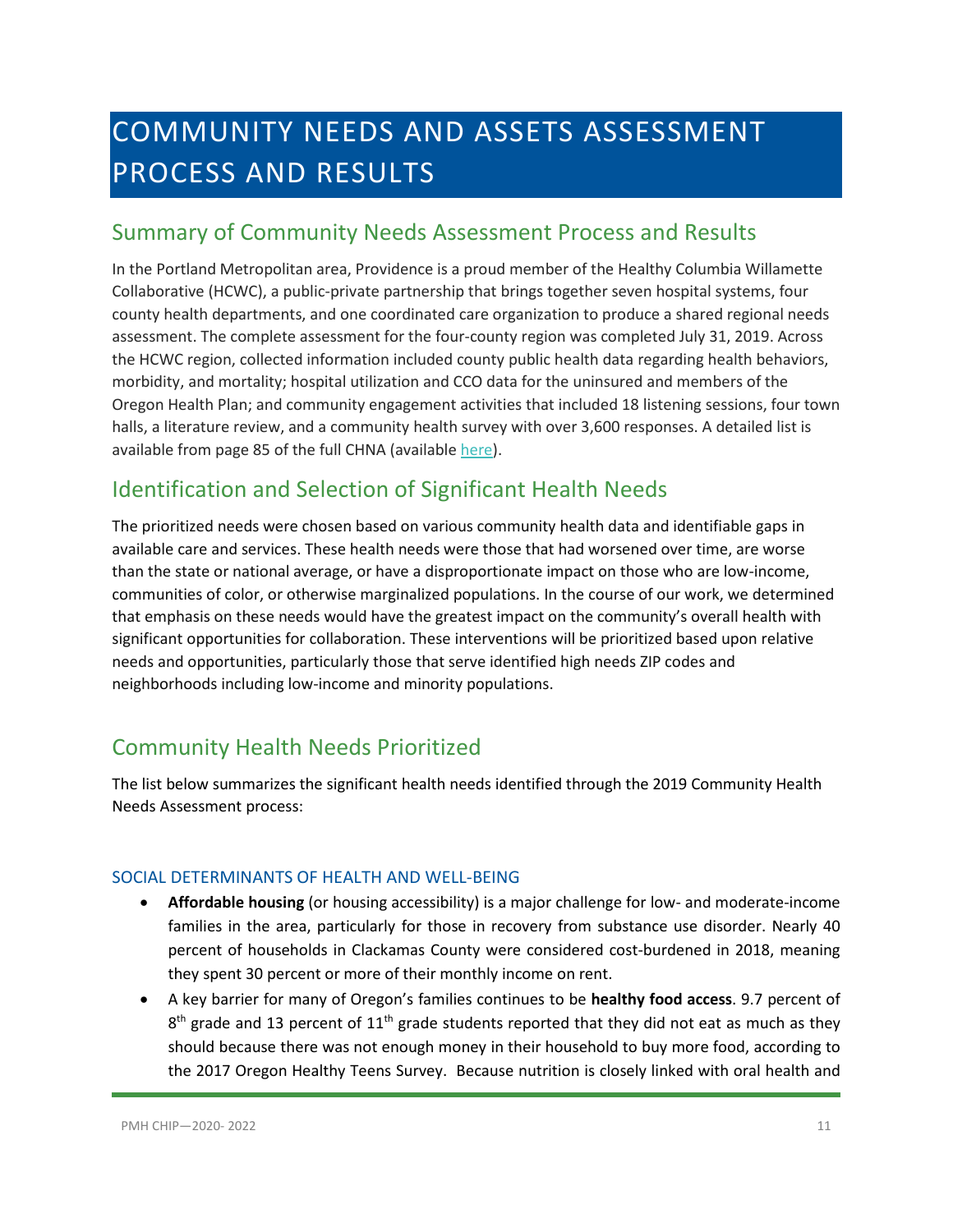chronic conditions, improving access to healthy food could lead to improved health outcomes in these other areas.

- Economic development and **living-wage jobs** are key opportunities to improve the health and well-being of our communities. Listening session participants with low incomes described having to make difficult choices between paying for food, utilities, rent, and medical care. Adverse experiences and trauma are more likely in low-income households, particularly those in which the parents are stressed about resources. This also speaks to the challenge in Oregon of the "benefits cliff," whereby public benefits phase out quickly as family income increases, although the increase may not be great enough for self-sufficiency.
- **Transportation** is a challenge for some populations, particularly for the elderly and those living in rural areas. Community members living closer to the central Portland metro area noted that consistent public transportation is a strength; those living farther away from central locations communicated a need for more transportation options. Community members also noted the difficulty of navigating the "last mile" between their transit stop and their final destination. This gap can be especially challenging for community members with mobility challenges.

#### <span id="page-11-0"></span>CHRONIC CONDITIONS

- **Diabetes** continues to be one of the top reasons uninsured adults seek care in the Emergency Department, though the condition is likely better managed in a primary care setting. This suggests opportunities regarding prevention, education, and nutrition support. Diabetes is more common in Medicare recipients than in those who are privately insured.
- **Obesity** is a public health challenge, for both youth and adults. 27.5 percent of Clackamas County's adult population is obese, slightly lower than Oregon's rate of 28.6 percent according to BRFSS. The current generation of youth may be the first to have a shorter life expectancy than their parents due to complications from obesity and its associated conditions.

#### <span id="page-11-1"></span>COMMUNITY MENTAL HEALTH/WELLBEING AND SUBSTANCE USE DISORDERS

- **Access to mental health services**remain a barrier for many community members. There is a need to reduce stigma associated with mental health treatment and increase availability of providers and treatment services. This is particularly true amongst youth and adolescents, presenting opportunities to partner with school-based health centers. Barriers to mental health services are more acute for non-English speakers.
- Access to **substance use treatment** continues to be a challenge for many. This includes alcohol and drug addiction services, both residential and outpatient treatment options. Oregon has relatively high rates of death from drug overdose, drug use (heroin, methamphetamines, and narcotics), and binge drinking.
- As we continue to learn about adverse childhood experiences (ACES) and the impacts of trauma on health later in life (i.e. child abuse, neglect, domestic violence, sexual assault, etc.), increasing **community resilience** and preventing exposure to these events in the first place has become increasingly important.

#### <span id="page-11-2"></span>ACCESS TO CARE

• Timely and consistent access to **primary care** remains a challenge, particularly for those enrolled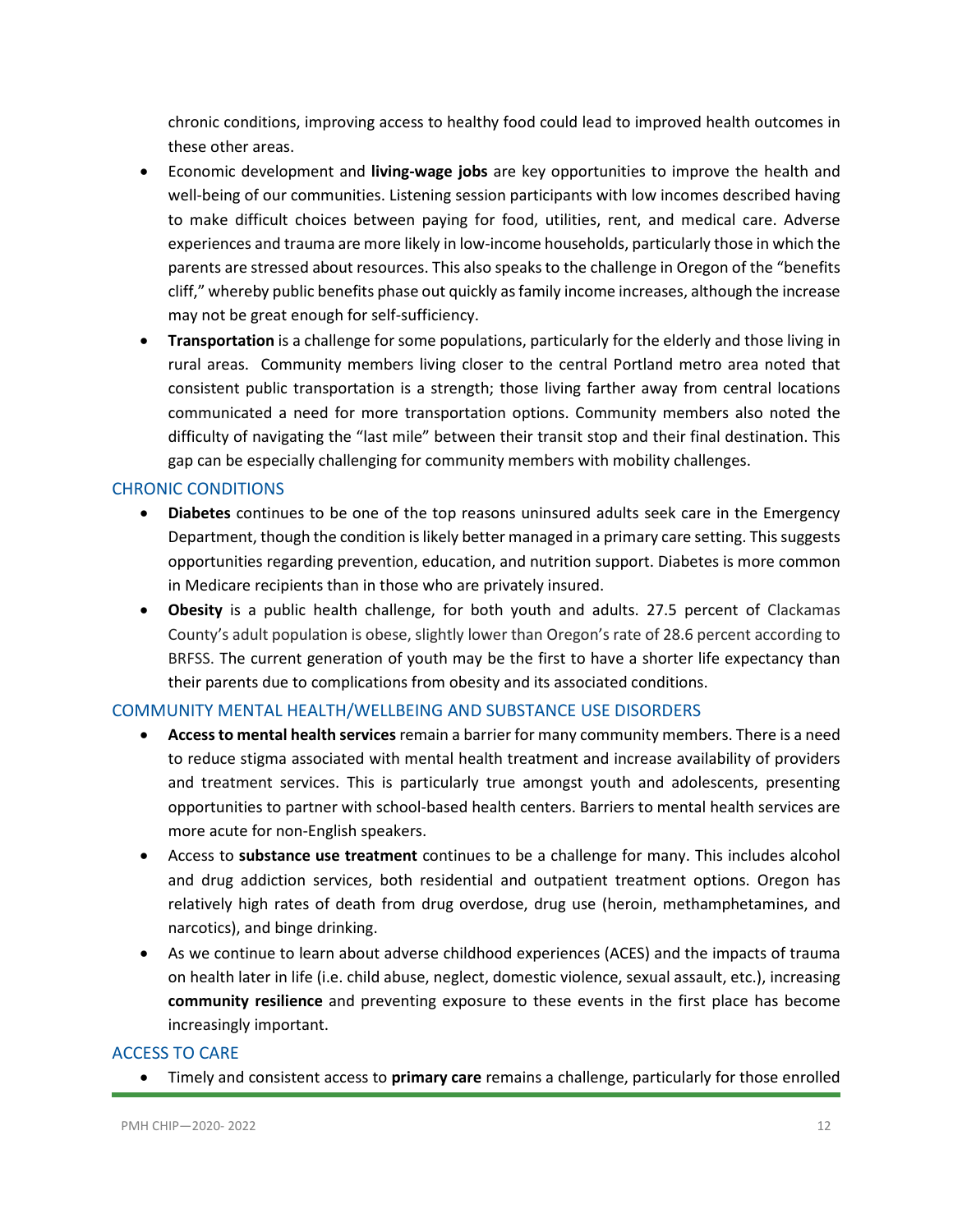in the Oregon Health Plan (Medicaid) and individuals that are uninsured. Data suggest that the number of providers across the region varies based on location, and more than 10 percent of the population in the four-county region reported not being able to access health care services due to cost.

- **Dental** conditions are among the top preventable reasons uninsured individuals access the Emergency Department, which is rarely the best point of care for these conditions. This presents an opportunity for prevention education and increasing access to preventive services.
- It is important that community members feel welcome, safe, and respected in health care settings. Participants in town halls and listening sessions noted that providers lack the bilingual and bicultural backgrounds necessary to serve the community. Hispanic/Latino community members described being turned away by providers because of discrimination due to lack of insurance and language barriers. A crucial step in improving the health and well-being of communities of color is increasing access to **culturally responsive care**.

### <span id="page-12-0"></span>Needs Beyond the Hospital's Service Program

No hospital facility can address all of the health needs present in its community. We are committed to continuing our Mission through Community Benefit grant-making and ongoing partnerships in our community.

While we strive to care for our communities each day, we recognize that we cannot address all needs effectively or independently. For example, we simply will not have enough resources to solve to the housing crisis in the Portland Metro area. However, by selecting specific strategies such as navigation to housing services and working with other foundations and health systems to collaboratively fund supportive services, we believe we can make an impact. In addition, there are two new elements to mental health/wellbeing & substance use disorders on the CHNA this cycle: social isolation and youth prevention. We will dedicate time to explore and build strategies to address these crucial needs in the first year of this CHIP cycle.

However, we anticipate many of these needs will be addressed by other partners in the community. For instance, our partnerships within the Portland metro area not only offers healthy meals to address food insecurity, but also an avenue for seniors experiencing social isolation to connect with one another.

PMH will continue to collaborate with local organizations that address the aforementioned community needs to coordinate care and referrals to address these unmet needs. We strongly believe that together we can better address the needs of our communities by leveraging our collective strengths.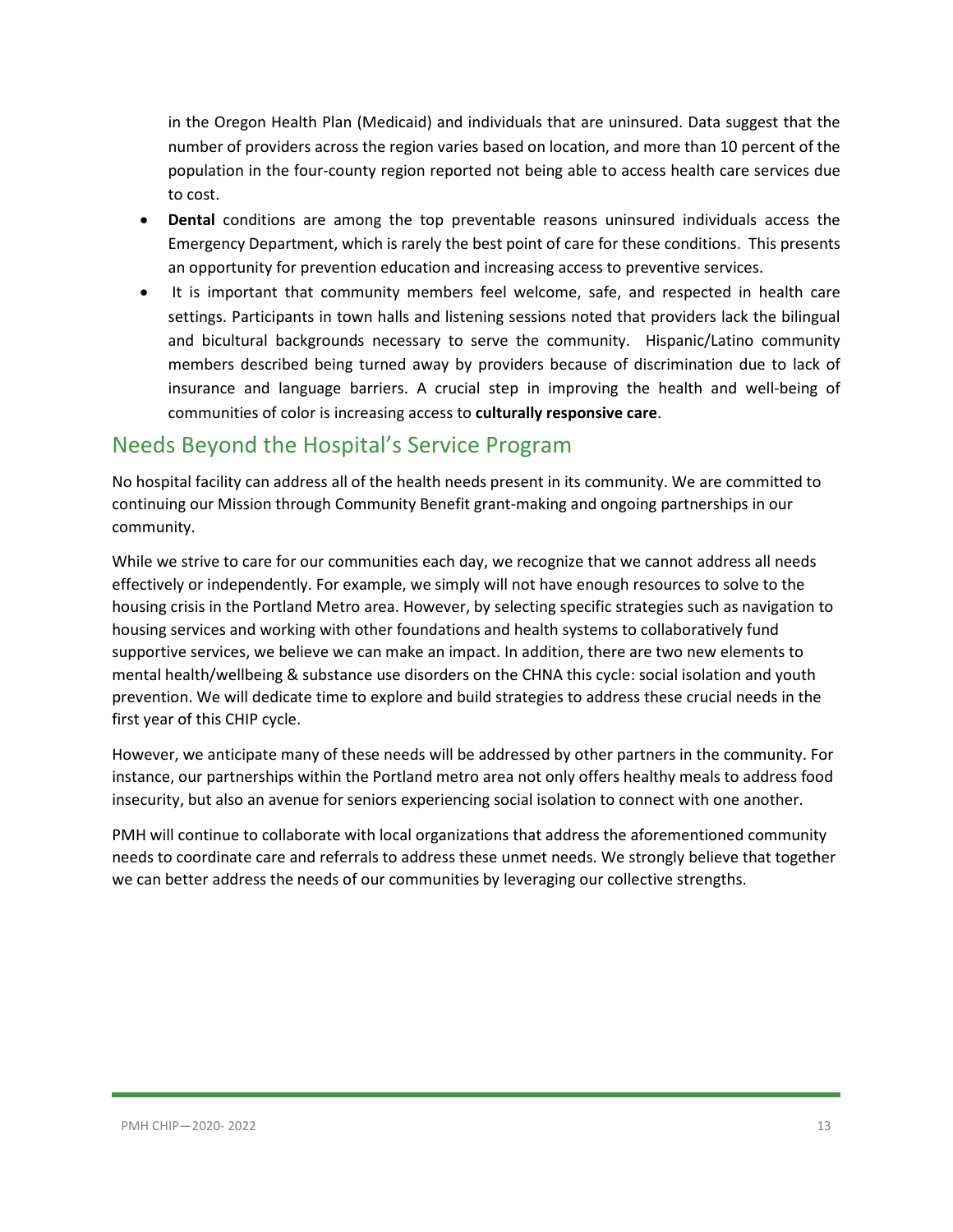# <span id="page-13-0"></span>COMMUNITY HEALTH IMPROVEMENT PLAN

# <span id="page-13-1"></span>Summary of Community Health Improvement Planning Process

A CHIP planning committee of hospital leaders, Service Area Advisory Council members and community partners was formed to provide input in the PMH CHIP process. Due to the 2020 COVID-19 pandemic, the original CHIP process was altered to accommodate a travel ban, social distance requirements, and unforeseen time commitments of key leaders. Below are the altered steps taken to compete the 2020- 2022 PMH CHIP:

- Providence Community Health Division (CHD) staff drafted three CHIP initiatives, including community needs and goals, to present to the CHIP planning committee for input
- In collaboration with community partner organizations, CHD staff drafted the PMH CHIP to present to hospital leadership and the CHIP planning committee for input
- Input was gathered and incorporated into the final PMH CHIP document
- Final PMH CHIP document was approved by PMH hospital and system level leadership

PMH anticipates strategies may change and certain community health needs may become more pronounced, requiring changes to the initiatives identified below.

# <span id="page-13-2"></span>Addressing the Needs of the Community: 2020- 2022 Key Community Benefit Initiatives and Evaluation Plan

#### <span id="page-13-3"></span>INITIATIVE #1: HOUSING IN THE PORTLAND METRO AREA

*Community Need Addressed*

Social Determinants – Housing

#### *Goal (Anticipated Impact)*

Increase access to permanent and supportive housing.

*Scope (Target Population)*

Unhoused individuals in the Portland metro area.

#### *Table 1. Outcome Measures for Addressing Housing*

| <b>Outcome Measure</b>        | <b>Baseline</b>    | <b>FY20 Target</b>                  | <b>FY22 Target</b> |
|-------------------------------|--------------------|-------------------------------------|--------------------|
| Increase referrals to housing | 217 referrals      | 20% increase from 25% increase from |                    |
| in Portland Service Area      | (Clackamas County) | baseline                            | baseline           |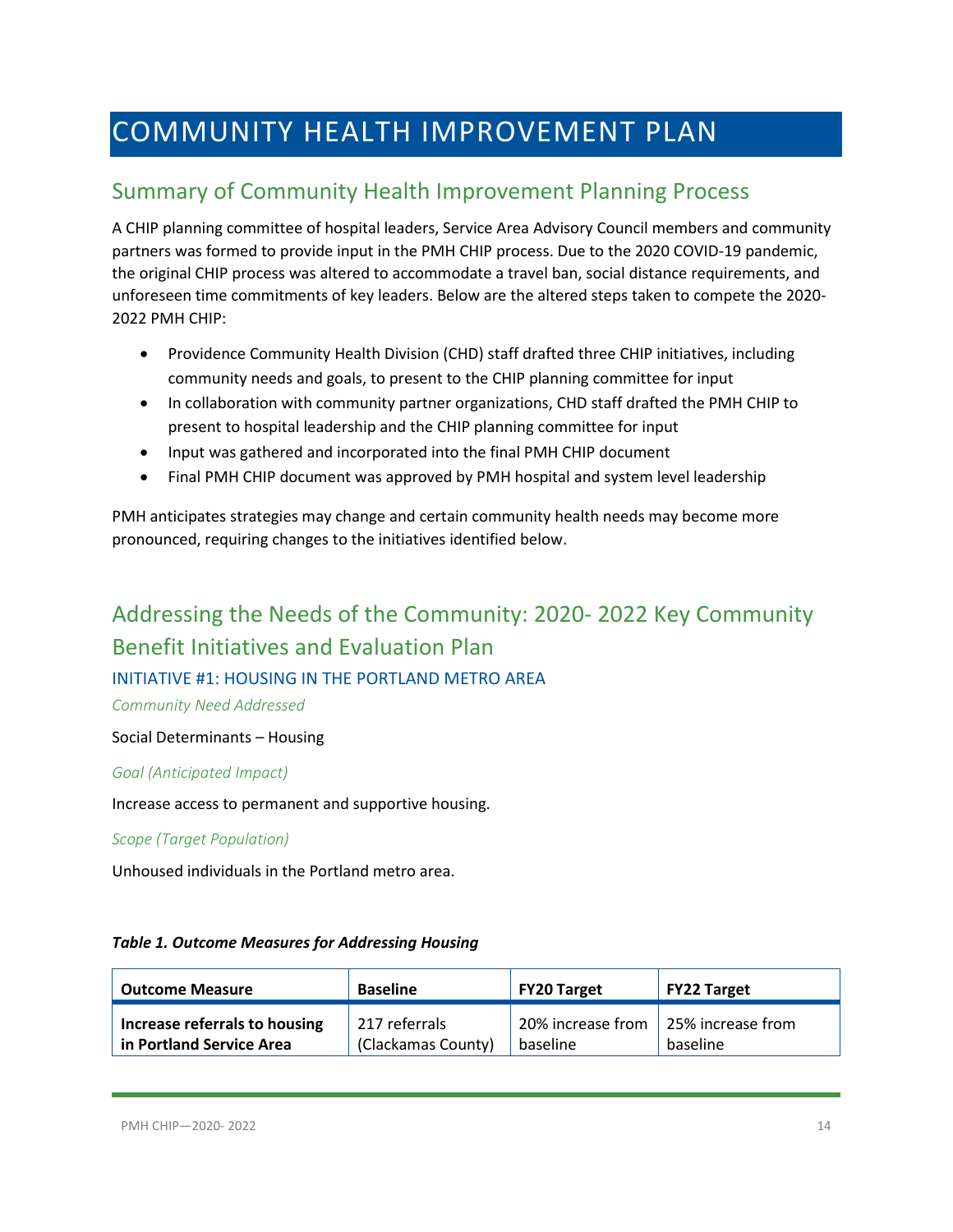| Increase funding for           | \$100,000 | \$200,000 | \$300,000 |
|--------------------------------|-----------|-----------|-----------|
| Supportive Housing Services in |           |           |           |
| <b>Portland</b>                |           |           |           |

*Table 2. Strategies and Strategy Measures for Addressing Housing*

| Strategy(ies)                                                                                                                                 | <b>Strategy Measure</b>                                                                                                                                                                                | <b>Baseline</b>                                                                                  | <b>FY20 Target</b>                                  | <b>FY22 Target</b>                                  |
|-----------------------------------------------------------------------------------------------------------------------------------------------|--------------------------------------------------------------------------------------------------------------------------------------------------------------------------------------------------------|--------------------------------------------------------------------------------------------------|-----------------------------------------------------|-----------------------------------------------------|
| <b>Better Outcomes</b><br>through Bridges (BOB)<br>ED outreach workers<br>screen PMH ED patients<br>for homelessness                          | % of BOB patients<br>screened for<br>housing needs<br>(maintaining<br>current program)                                                                                                                 | 100%                                                                                             | 100%                                                | 100%                                                |
| Partner with Impact NW<br>to connect families in<br>need to appropriate<br>housing resources<br>through the Community<br><b>Resource Desk</b> | % of clients<br>successfully<br>connected to<br>housing resources<br>post-30 day intake<br>(i.e. Section 8, rental<br>assistance,<br>navigating landlord<br>relationships,<br>placement in<br>shelter) | 75%                                                                                              | 75%                                                 | 80%                                                 |
| <b>Regional Supportive</b><br><b>Housing Fund</b>                                                                                             | Providence<br>participates in the<br>Regional<br>Supportive<br>Housing Fund with<br>other health<br>system and<br>foundation<br>funders                                                                | Collaborative<br>initiated,<br>convener and<br>financial<br>sponsor<br>identified                | All funding<br>sources and<br>amounts<br>determined | Two grants<br>released to<br>community              |
| Providence Health &<br><b>Services Housing</b><br><b>Strategy Workshop</b>                                                                    | Increase housing<br>units with<br>supportive<br>services available<br>for individuals and<br>families with low<br>income                                                                               | Community<br><b>Health Division</b><br>participates in<br>housing<br>workshop to<br>define goals | 150 units<br>planned                                | 150 units<br>available<br>150 additional<br>planned |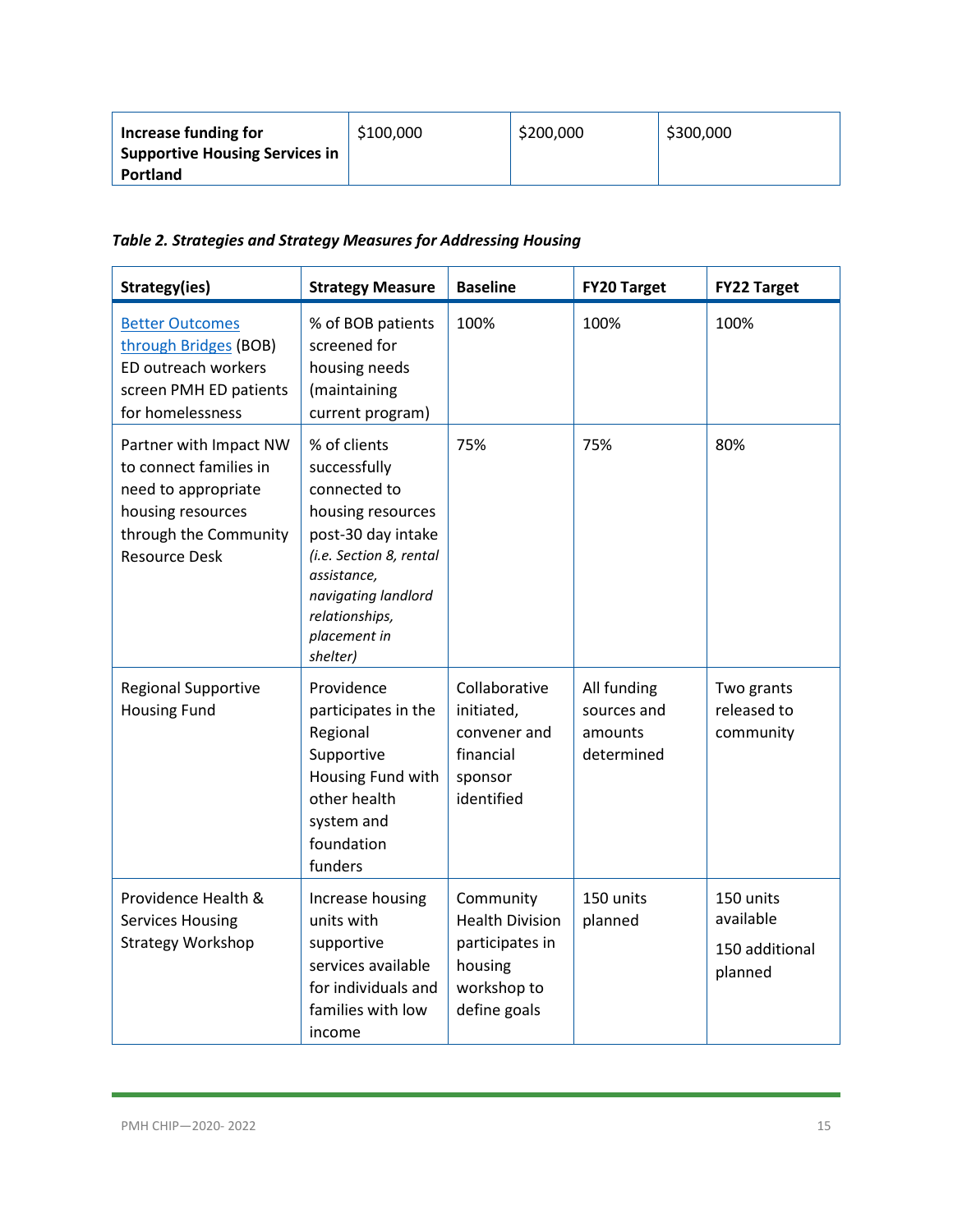#### *Evidence Based Sources*

Health Affairs[: https://www.healthaffairs.org/do/10.1377/hpb20180313.396577/full/](https://www.healthaffairs.org/do/10.1377/hpb20180313.396577/full/)

Permanent Supportive Housing: Evaluating the Evidence for Improving Chronic Homelessness: <https://www.ncbi.nlm.nih.gov/books/NBK519591/>

#### *Resource Commitment*

Community benefit funds, operational funds, foundation funds, outside grant dollars.

#### *Key Community Partners*

Impact NW, Health Share of Oregon, Clackamas County Housing Coalition, Metropolitan Alliance for the Common Good – Clackamas County Housing Team, Oregon Community Foundation, Meyer Memorial Trust, CareOregon, Central City Concern, Cambia Health, CareOregon, Collins Foundation, Legacy Health, Oregon Health & Sciences University, Kaiser Permanente, Father's Heart Street Ministry, Clackamas Service Center, NW Housing Alternatives.

#### <span id="page-15-0"></span>INITIATIVE #2: MENTAL HEALTH & SUBSTANCE USE DISORDERS

#### *Community Need Addressed*

Community mental health/well- being and substance use disorders – culturally responsive care and health education, community building.

#### *(Anticipated Impact)*

Increase # of individuals engaged in services and education related to mental health & substance use disorders.

#### *Scope (Target Population)*

Individuals with low-income in need of access to culturally responsive mental health & substance use services and education

#### *Table 3. Outcome Measures for Addressing Mental Health & Substance Use Disorders*

| <b>Outcome Measure</b>                                                                          | <b>Baseline</b>                                                       | <b>FY20 Target</b>            | <b>FY22 Target</b>            |
|-------------------------------------------------------------------------------------------------|-----------------------------------------------------------------------|-------------------------------|-------------------------------|
| Increase connection to mental<br>health and substance use<br>disorder services and<br>education | 510 individuals<br>reached by outreach<br>and education<br>activities | 20% increase from<br>baseline | 25% increase from<br>baseline |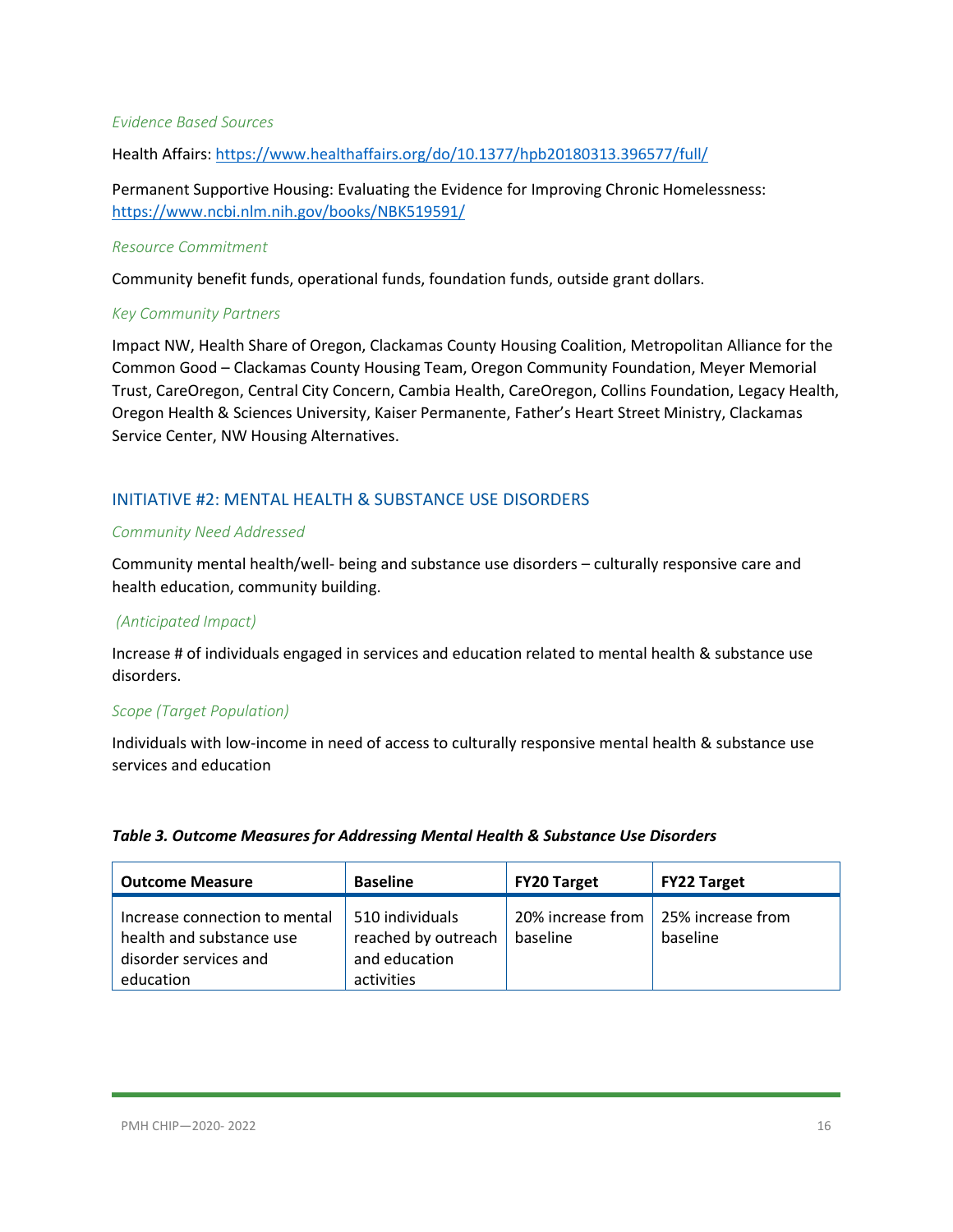| Strategy(ies)                                                                                                                           | <b>Strategy Measure</b>                                                                                | <b>Baseline</b> | <b>FY20 Target</b> | <b>FY22 Target</b> |
|-----------------------------------------------------------------------------------------------------------------------------------------|--------------------------------------------------------------------------------------------------------|-----------------|--------------------|--------------------|
| <b>BOB</b> patients are<br>screened for unmet<br>mental health needs                                                                    | % BOB patients<br>screened for<br>mental health<br>services<br>(maintaining<br>current program)        | 100%            | 100%               | 100%               |
| <b>BOB patients screened</b><br>for substance use<br>disorder needs                                                                     | % BOB patients<br>screened for<br>unmet substance<br>use disorders<br>(maintaining<br>current program) | 100%            | 100%               | 100%               |
| <b>Partner with Pacific</b><br>University (PU) for<br>community events on<br>behavioral health for<br>Latinx community $-$<br>"charlas" | # of people<br>reached by PU<br>activities                                                             | 485             | 1000               | 2000               |

*Table 4. Strategies and Strategy Measures for Addressing Mental Health & Substance Use Disorders*

#### *Evidence Based Sources*

Community-Defined solutions for Latino Health Care Disparities: https://health.ucdavis.edu/crhd/pdfs/resources/Community\_Defined\_Solutions\_for\_Latino\_Mental\_He alth\_Care\_Disparities.pdf

Oregon Commission on Hispanic Affairs, Latinx Mental Health Research: <https://www.oregon.gov/hispanic/Pages/index.aspx>

*Tackling the Mental Health Crisis In Emergency Departments: Look Upstream For Solutions, " Health Affairs Blog, January 26, 2018.DOI: 10.1377/hblog20180123.22248*

#### *Resource Commitment*

Community benefit funds, operational funds, outside grant sources, BOB outreach staff time.

#### *Key Community Partners*

Pacific University School of Psychology, Central City Concern, Cascadia BHC, Lifeworks NW, NAMI, OHSU Harm Reduction and Bridges to Care, Multnomah County, Recovery Works NW, Clackamas County Public Health.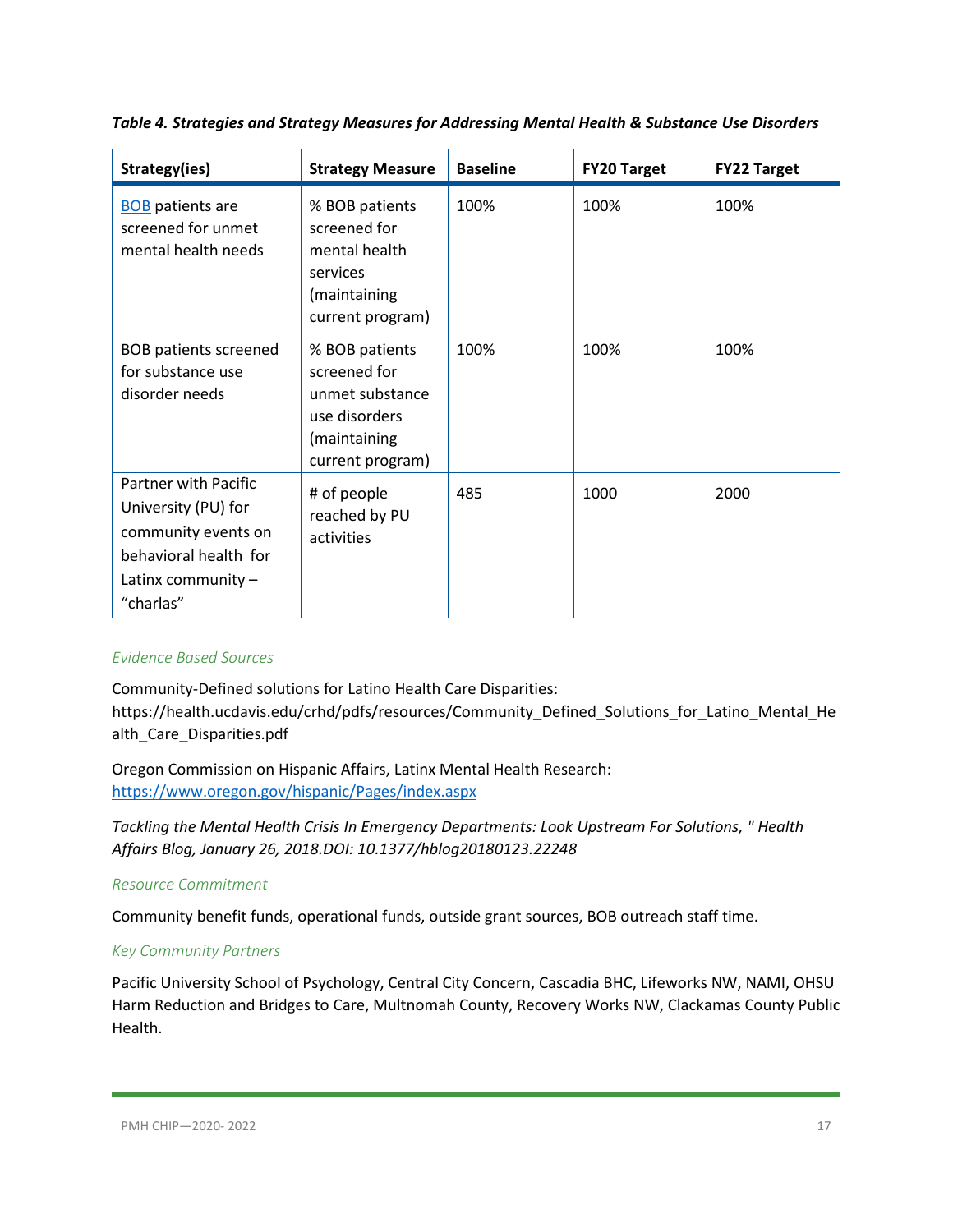#### <span id="page-17-0"></span>INITIATIVE #3: PREVENTING CHRONIC HEALTH CONDITIONS

#### *Community Need Addressed*

Chronic health conditions – focus on prevention of obesity, diabetes, hypertension, and depression.

#### *Goal*

Reduce the burden of chronic disease and food insecurity in the Portland metro area.

#### *Scope (Target Population)*

Families that are low-income, food-insecure, and/or at-risk or people living with diabetes in the Portland metro area.

#### *Table 3. Outcome Measures for Preventing Chronic Health Conditions*

| <b>Outcome Measure</b>                                                                      | <b>Baseline</b>               | <b>FY20 Target</b>            | <b>FY22 Target</b>            |
|---------------------------------------------------------------------------------------------|-------------------------------|-------------------------------|-------------------------------|
| Healthy body mass index (BMI)<br>for 8 <sup>th</sup> grade youth in Clackamas<br>County $3$ | 71.6% of $8th$ grade<br>youth | 72.6% of $8th$ grade<br>youth | 74.6% of $8th$ grade<br>youth |
| Diabetes prevalence of<br>Clackamas County adults <sup>4</sup>                              | 7.4%                          | 7.2%                          | TBD                           |

|  | Table 4. Strategies and Strategy Measures for Addressing Chronic Health Conditions |
|--|------------------------------------------------------------------------------------|
|--|------------------------------------------------------------------------------------|

| Strategy(ies)                                                                                                                        | <b>Strategy Measure</b>                                                   | <b>Baseline</b> | <b>FY20 Target</b> | <b>FY22 Target</b>   |
|--------------------------------------------------------------------------------------------------------------------------------------|---------------------------------------------------------------------------|-----------------|--------------------|----------------------|
| <b>Identify Providence</b><br><b>Medical Group clinic</b><br>champions to promote<br>healthy behaviors with<br>$5-2-1-0+9$ messaging | # of Providence<br><b>Medical Group</b><br>clinic champions<br>identified | 1               | 10                 | 20                   |
| Fund community<br>partners in Healthier<br>Kids, Together initiative                                                                 | # of youth served<br>by community<br>partners to<br>address food          | 440.030         | 500.000            | 550,000 <sup>5</sup> |

<span id="page-17-1"></span><sup>&</sup>lt;sup>3</sup> Measured by bi-annual Clackamas County Oregon Healthy Teens Survey, baseline data is from 2019

l

<span id="page-17-2"></span><sup>4</sup> [Oregon Health Authority, Diabetes Prevelance by County.](https://www.oregon.gov/oha/PH/ABOUT/Documents/indicators/diabetesprev-county.pdf) Baseline is 2014-2017 data.

<span id="page-17-3"></span><sup>&</sup>lt;sup>5</sup> Gross estimate for youth reached by Heathier Kids, Together funded partners. In 2022, Providence's HKT funded initiatives will wind down.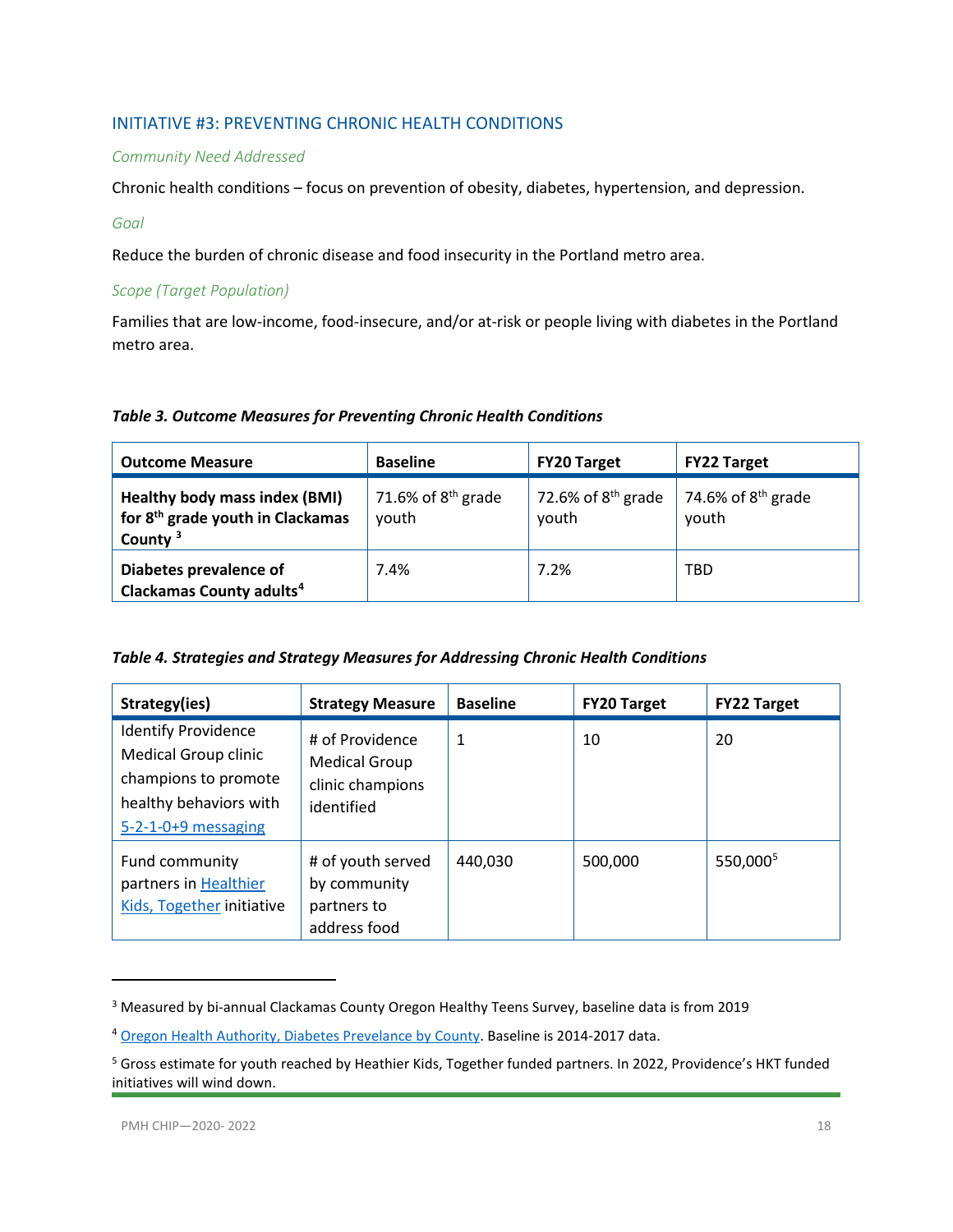| to alleviate food<br>insecurity among youth                                                                                                | insecurity (see<br>partners listed<br>below)                                                                       |                                          |                                          |                                           |
|--------------------------------------------------------------------------------------------------------------------------------------------|--------------------------------------------------------------------------------------------------------------------|------------------------------------------|------------------------------------------|-------------------------------------------|
| Increase number of<br>Diabetes Prevention<br>Program cohorts offered<br>near PMH                                                           | # of people<br>engaged in DPP<br>cohorts                                                                           | 0                                        | 30                                       | 60                                        |
| Increase # of individuals<br>engaged in diabetes<br>education and culinary<br>medicine (Milwaukie<br><b>Community Teaching</b><br>Kitchen) | # of people who<br>enrolled in<br>enhanced<br>education $+$<br>culinary medicine<br>interventions to<br>reduce A1c | 19 people in<br>enhanced<br>intervention | 60 people in<br>enhanced<br>intervention | 150 people in<br>enhanced<br>intervention |

#### *Evidence Based Sources* **[National Diabetes Prevention Program](https://www.cdc.gov/diabetes/prevention/index.html)**

Addressing Childhood Obesity: Opportunities for Prevention Pediatr Clin North Am. 2015 Oct; 62(5): [1241–1261.](https://www.ncbi.nlm.nih.gov/entrez/eutils/elink.fcgi?dbfrom=pubmed&retmode=ref&cmd=prlinks&id=26318950) 

<https://www.tkcollaborative.org/>

#### *Resource Commitment*

Community benefit funds, foundation funds, provider time, promotional materials for 5.2.1.0+9

#### *Key Community Partners*

Oregon Food Bank, Partners for a Hunger Free Oregon, Growing Gardens.

# <span id="page-18-0"></span>Other Community Benefit Programs

#### *Table 5. Other Community Benefit Programs in Response to Community Needs*

| <b>Initiative (Community</b><br><b>Need Addressed)</b>                           | <b>Program Name</b>       | <b>Description</b>                                    | <b>Target Population</b><br>(Low Income,<br><b>Vulnerable or Broader</b><br>Community)         |
|----------------------------------------------------------------------------------|---------------------------|-------------------------------------------------------|------------------------------------------------------------------------------------------------|
| Mental<br>Health/Wellbeing<br>& Substance Use<br>Disorders - social<br>isolation | Meals on Wheels<br>People | Operational support<br>for Meals on Wheels<br>People. | Seniors and people<br>with disabilities<br>experiencing social<br>isolation and low<br>income. |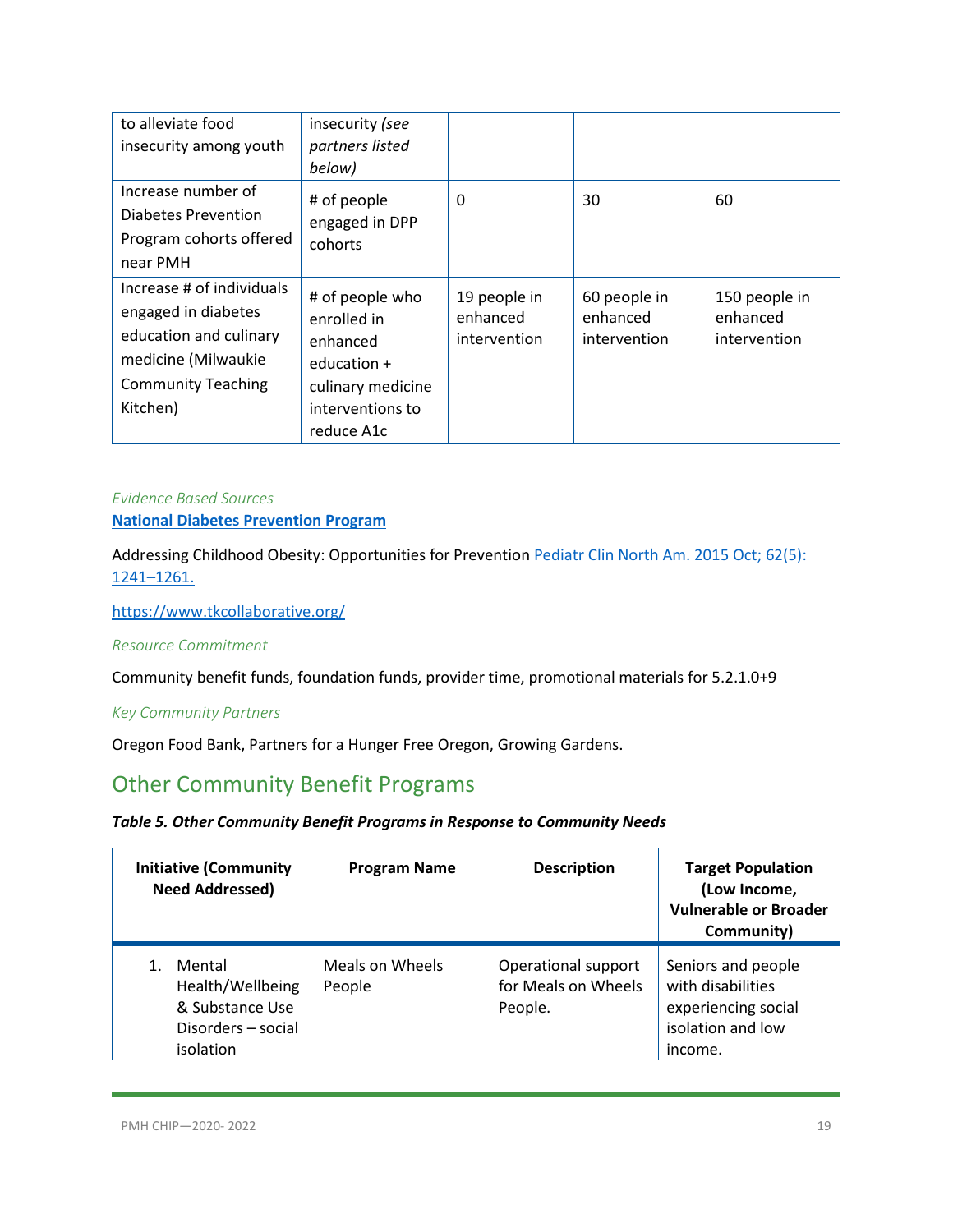|    | 2. Social<br>Determinants of<br>Health - Food<br>Insecurity                                         | <b>Meals on Wheels</b><br>People                                                               | Operational support<br>for Meals on Wheels<br>People                                                                                                                            | Seniors and people<br>with disabilities<br>experiencing food<br>insecurity.             |
|----|-----------------------------------------------------------------------------------------------------|------------------------------------------------------------------------------------------------|---------------------------------------------------------------------------------------------------------------------------------------------------------------------------------|-----------------------------------------------------------------------------------------|
| 3. | Social<br>Determinants of<br>Health - All                                                           | Impact NW<br><b>Community Resource</b><br><b>Desk</b>                                          | Embed a high-<br>functioning<br>community based<br>organization in<br>Providence medical<br>centers, clinics to<br>address social needs                                         | Individuals and families<br>who have unmet social<br>needs                              |
| 4. | Mental<br>Health/Wellbeing<br>& Substance Use<br>Disorder-<br>prevention &<br>community<br>building | Immigrant and<br><b>Refugee Community</b><br>Organization<br><b>Community Health</b><br>Worker | <b>Embed Community</b><br><b>Health Worker</b><br>trained in mental<br>health support with<br>clinical supervision in<br>Earl Boyle's<br>elementary school in<br>Portland area. | Immigrant and low-<br>income families in East<br>Portland.                              |
| 5. | Mental<br>Health/Wellbeing<br>& Substance Use<br>Disorders-<br>prevention and<br>access             | Providence Zero<br>Suicide initiative                                                          | Implement a tiered-<br>system wide<br>approach to prevent<br>suicide deaths for<br>patients seeking care<br>at Providence                                                       | All individuals seeking<br>care at Providence                                           |
| 6. | Social<br>Determinants of<br>$Health - All$                                                         | <b>Clackamas Service</b><br>Center                                                             | Donate supplies and<br>grant funding                                                                                                                                            | For individuals in<br>Clackamas County with<br>social needs                             |
|    | 7. Social<br>Determinants of<br>Health $-$<br>Transportation                                        | <b>Ride Connection</b>                                                                         | Transportation to<br>medical<br>appointments and<br>necessary errands                                                                                                           | Seniors and people<br>with disabilities who<br>have limited access to<br>transportation |
| 8. | Social<br>Determinants of<br>$Health - all$                                                         | Canby Center                                                                                   | Grant support and<br>supply donation                                                                                                                                            | Individuals and families<br>who are low-income<br>living in rural<br>Clackamas County   |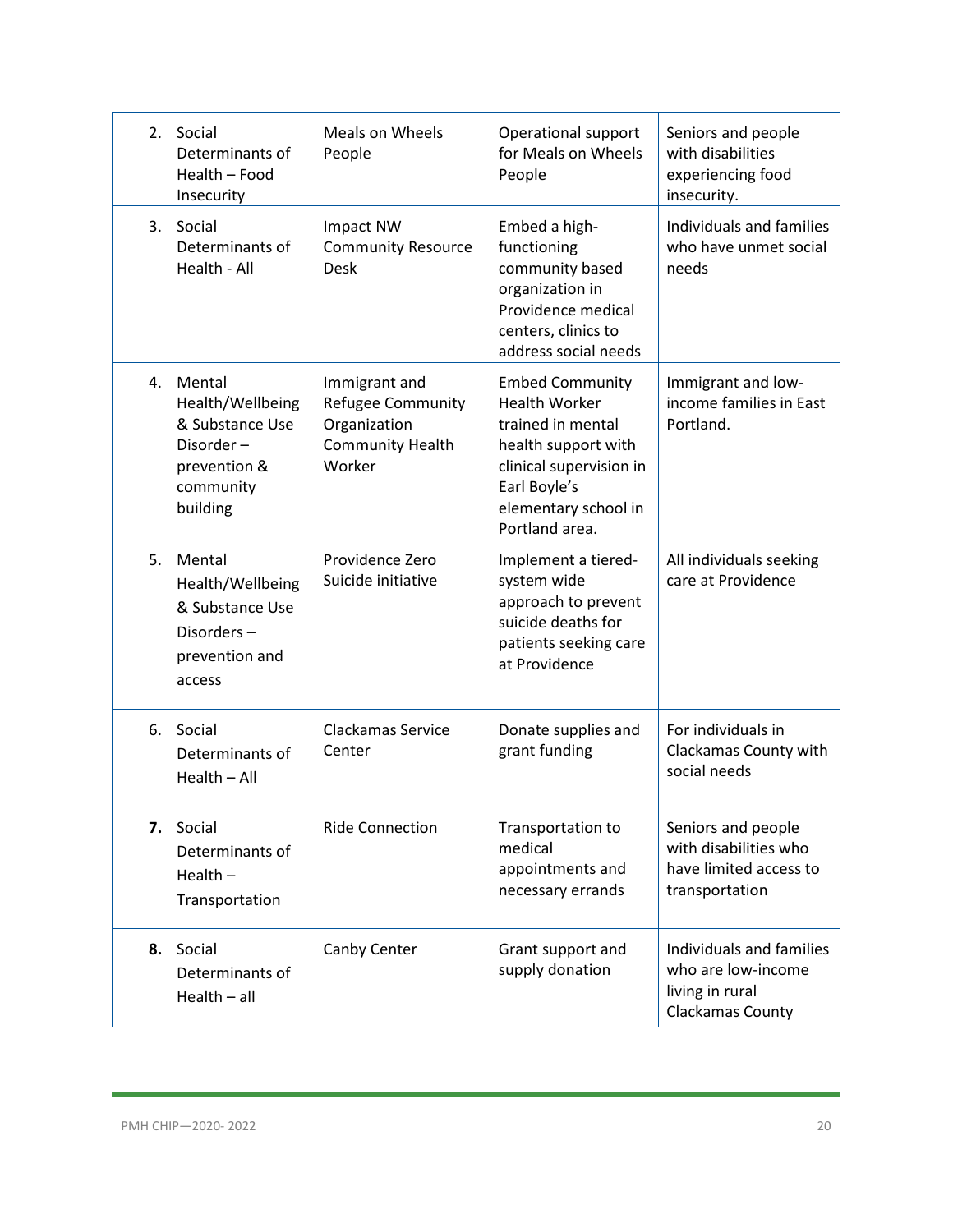# <span id="page-20-0"></span>2020-2022 CHIP GOVERNANCE APPROVAL

This Community Health Improvement Plan was adopted by the Service Area Advisory Council of the hospital on May 4, 2020. The final report was made widely available by May 15, 2020.

Sherri Kulink Chief Executive, Providence Milwaukie Hospital

Vance

Lisa Vance Date Date Date Date Date Chief Executive, Oregon Region

\_\_\_\_\_\_\_\_\_\_\_\_\_\_\_\_\_\_\_\_\_\_\_\_\_\_\_\_\_\_\_\_\_\_\_\_\_\_\_\_\_\_\_\_\_\_\_\_\_\_\_\_\_\_\_\_\_\_\_\_\_\_

Joanne Warner National Accounts and the United States of the United States of the United States of the United States of the United States of the United States of the United States of the United States of the United States Chair, Oregon Community Ministry Board

 $\frac{1}{2}$  ividy 11, 2020

Joel Gilbertson Date Senior Vice President, Community Partnerships Providence St. Joseph Health

#### **CHNA/CHIP Contact:**

Joseph Ichter, DrPH, Director Community Health Investment Providence Health & Services 4400 NE Halsey St Portland, OR 97213 Joseph.Ichter@providence.org

To request a copy free of charge, provide comments, or view electronic copies of current and previous Community Health Improvement Plans please email CommunityBenefit@providence.org.

2020

Date

 $\overline{u}$ May 8, 2020

May 8, 2020

May 11, 2020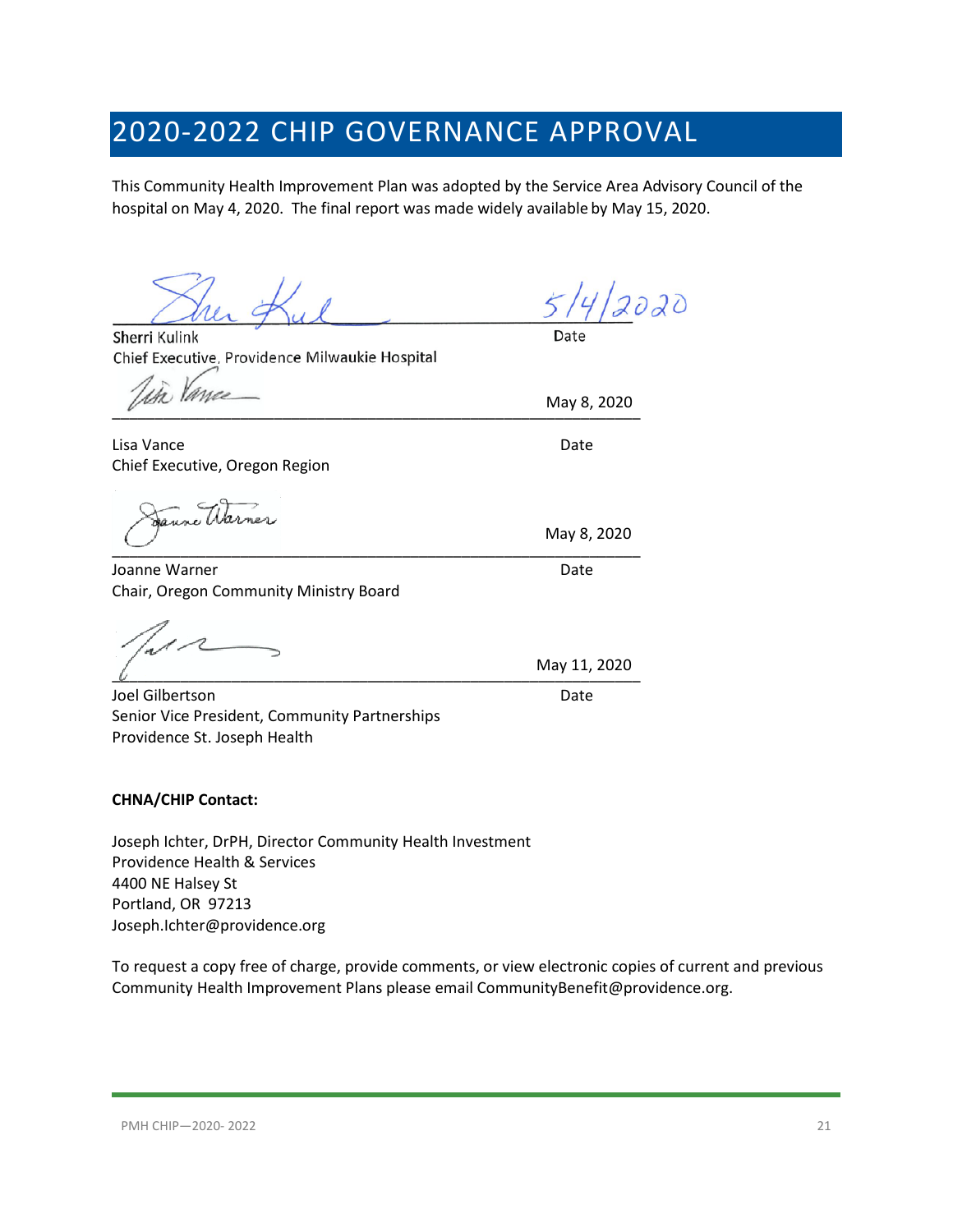# <span id="page-21-0"></span>APPENDICES

# <span id="page-21-1"></span>Appendix 1: Definition of Terms

**Community Benefit:** An initiative, program or activity that provides treatment or promotes health and healing as a response to identified community needs and meets at least one of the following community benefit objectives:

- a. Improves access to health services;
- b. Enhances public health;
- c. Advances increased general knowledge; and/or
- d. Relieves government burden to improve health.

Community benefit includes services to persons living in poverty, persons who are vulnerable, and the broader community.

To be reported as a community benefit initiative or program, community need must be demonstrated. Community need can be demonstrated through the following:

- a. Community health needs assessment developed by the ministry or in partnership with other community organizations;
- b. Documentation that demonstrates community need and/or a request from a public agency or community group was the basis for initiating or continuing the activity or program; or
- c. The involvement of unrelated, collaborative tax-exempt or government organizations as partners in the community benefit initiative or program.

**Health Equity:** Healthy People 2020 defines *health equity* as the "attainment of the highest level of health for all people. Achieving health equity requires valuing everyone equally with focused and ongoing societal efforts to address avoidable inequalities, historical and contemporary injustices, and the elimination of health and health care disparities."

**Social Determinants of Health:** Powerful, complex relationships exist between health and biology, genetics, and individual behavior, and between health and health services, socioeconomic status, the physical environment, discrimination, racism, literacy levels, and legislative policies. These factors, which influence an individual's or population's health, are known as *determinants of health*. *Social determinants of health* are conditions in the environment in which people are born, live, learn, work, play, worship, and age that affect a wide range of health, functioning, and quality-of-life outcomes and risks.